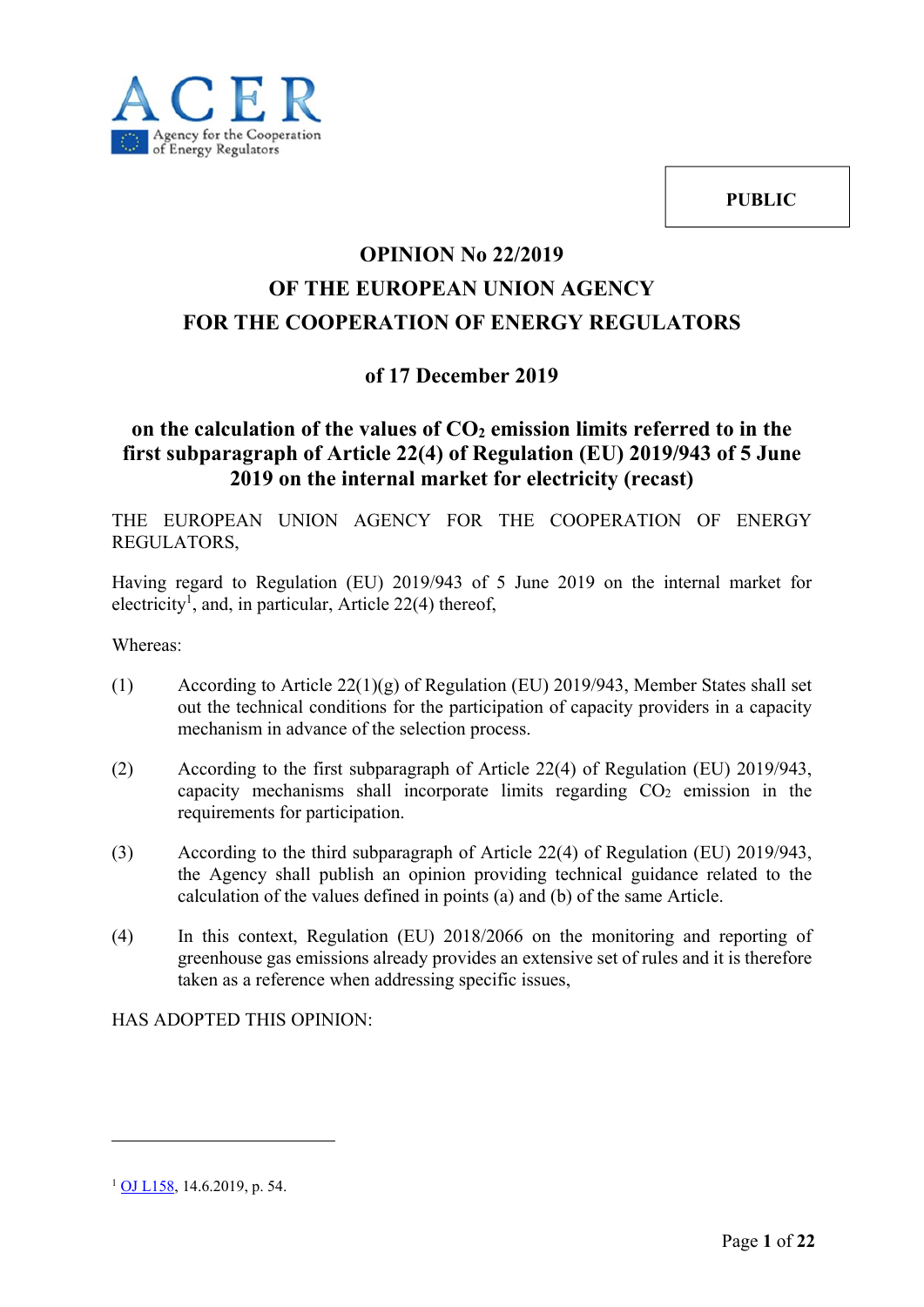

#### **1. INTRODUCTION**

In the context of the EU Clean Energy Package, Regulation (EU) 2019/943 sets rules to enable a transition of the European electricity system towards a system in which security, affordability and environmental sustainability are fully integrated.

The introduction of emission limits for the participation of generation capacity in capacity mechanisms is a key element to enable this transition. Common methodological principles at the European level are needed in order to ensure that the emission limits referred to in the first subparagraph of Article 22(4) of Regulation (EU)  $2019/943^2$  will be applied in a homogenous way among Member States. According to points (a) and (b) of Article 22(4) of Regulation (EU) 2019/943, these limits are set for the emissions of CO2 of fossil fuel origin per kWh of electricity and for the emissions of  $CO<sub>2</sub>$  of fossil fuel origin on average per year, per installed kWe.

The Agency understands that the introduction of the  $CO<sub>2</sub>$  emission limits is intended to avoid financial support for generation capacity that, as a result of its overall activity, including the trade of electricity in wholesale markets in all time-frames or through over-the-counter (OTC) trades, redispatching, network and strategic reserves, does not meet the environmental goals.

It is against this background that, according to the third subparagraph of Article 22(4) of Regulation (EU) 2019/943, the Agency shall publish an opinion providing technical guidance related to the calculation of the values of  $CO<sub>2</sub>$  emission limits defined in points (a) and (b) of the same Article.

#### **1.1. Structure of the Opinion**

In Section 2 of this Opinion, the relevant procedural steps taken during the preparation of this Opinion are outlined, while Section 3 provides the legal framework. In order to set the common ground, Section 4 clarifies some relevant terms which are used throughout the Opinion. It starts by providing a definition for terms that are also found in other legislative acts and continues by providing a definition for other terms that, in order to fit the scope of this Opinion, need a higher degree of interpretation. Section 5 then clarifies the scope of application of the emission limits, giving the Agency's recommendation on which 'generation capacity' should be subject to the emission limits. Section 6 sets out the formulae for calculating the values referred to in points (a) and (b) of the first subparagraph of Article 22(4) of Regulation (EU) 2019/943 and Section 7 examines key issues related to the values to be used in the calculation. Sections 8 and 9 conclude this Opinion with considerations on documentation and *ex-post* validation, in order to guide competent national bodies in these activities.

<u>.</u>

<sup>2</sup> OJ L158, 14.6.2019, p.87.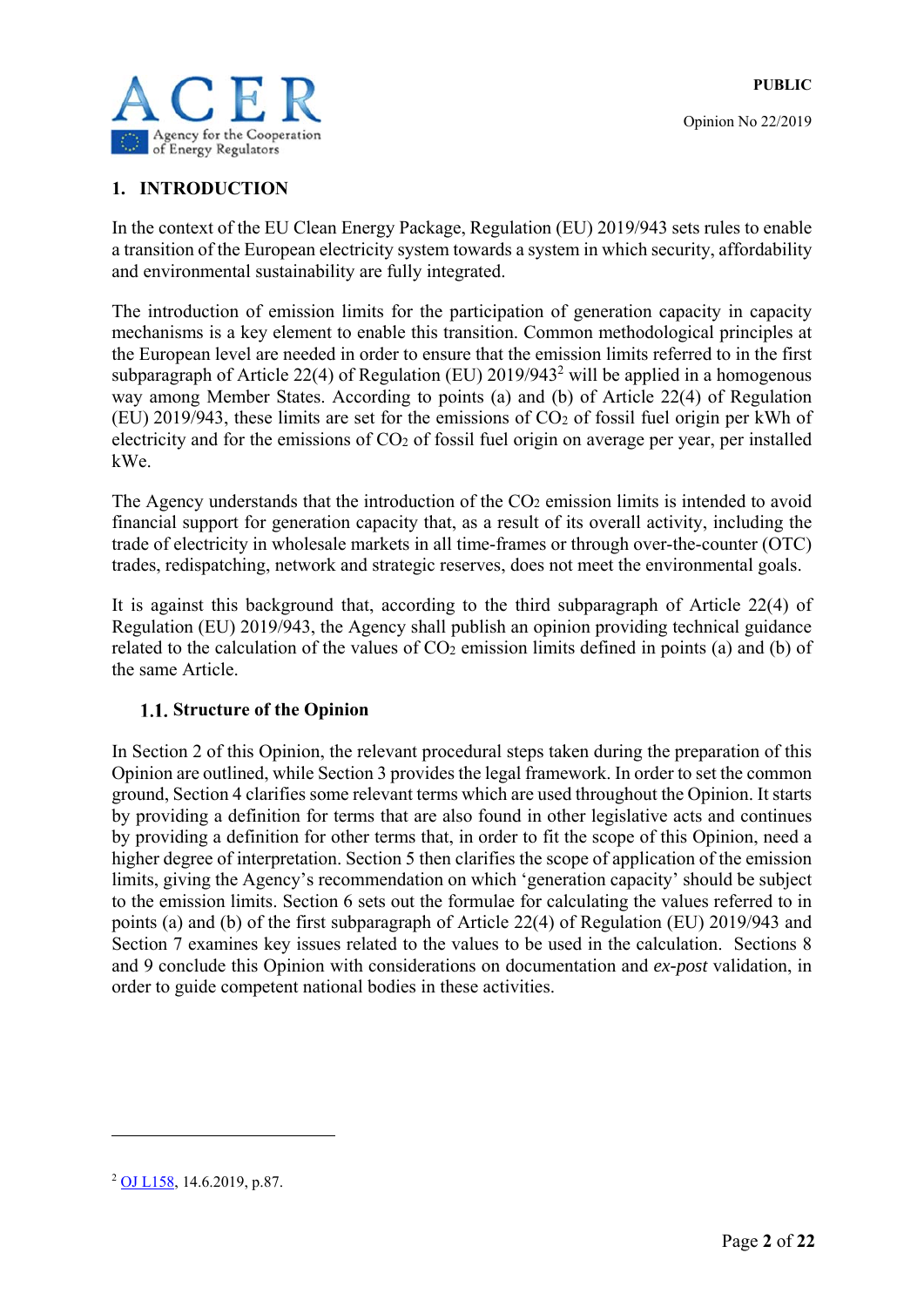

#### **2. PROCEDURE**

The Agency launched a public consultation on a preliminary draft of the Opinion on 24 September 2019. Contributions were received from 51 respondents from 12 Member States, representing capacity providers, industry associations of power plants producers, national regulatory authorities, researchers/academia and transmission system operators.

On 11 October 2019, the Agency held a technical workshop on this topic. The workshop was open to stakeholders and streamed via web. Moreover, the Agency closely cooperated with all the regulatory authorities during the drafting process. In particular, the following procedural steps were taken:

- 4 September 2019: discussion with all regulatory authorities in the framework of the Agency's Electricity Working Group ('AEWG');
- 10 September 2019: the Agency's preliminary analyses were distributed to all regulatory authorities. As comments were received, these were also discussed and considered in the drafting of the document for public consultation;
- 17 November 2019: an updated draft of the Agency's Opinion was distributed to all regulatory authorities;
- 19 November 2019: discussion with all regulatory authorities, on the final draft of the Opinion, in the framework of the AEWG.
- 11 December 2019: discussion with all regulatory authorities, on the final draft of the Opinion, in the framework of the Agency's Board of Regulators ('BoR').

#### **3. LEGAL FRAMEWORK**

Article 22(4) of Regulation (EU) 2019/943 constitutes the legal framework:

"*Capacity mechanisms shall incorporate the following requirements regarding CO2 emission limits:* 

- *(a) from 4 July 2019 at the latest, generation capacity that started commercial production on or after that date and that emits more than 550 g of CO2 of fossil fuel origin per kWh of electricity shall not be committed or to receive payments or commitments for future payments under a capacity mechanism;*
- *(b) from 1 July 2025 at the latest, generation capacity that started commercial production before 4 July 2019 and that emits more than 550 g of CO2 of fossil fuel origin per kWh of electricity and more than 350 kg CO2 of fossil fuel origin on average per year per installed kWe shall not be committed or receive payments or commitments for future payments under a capacity mechanism.*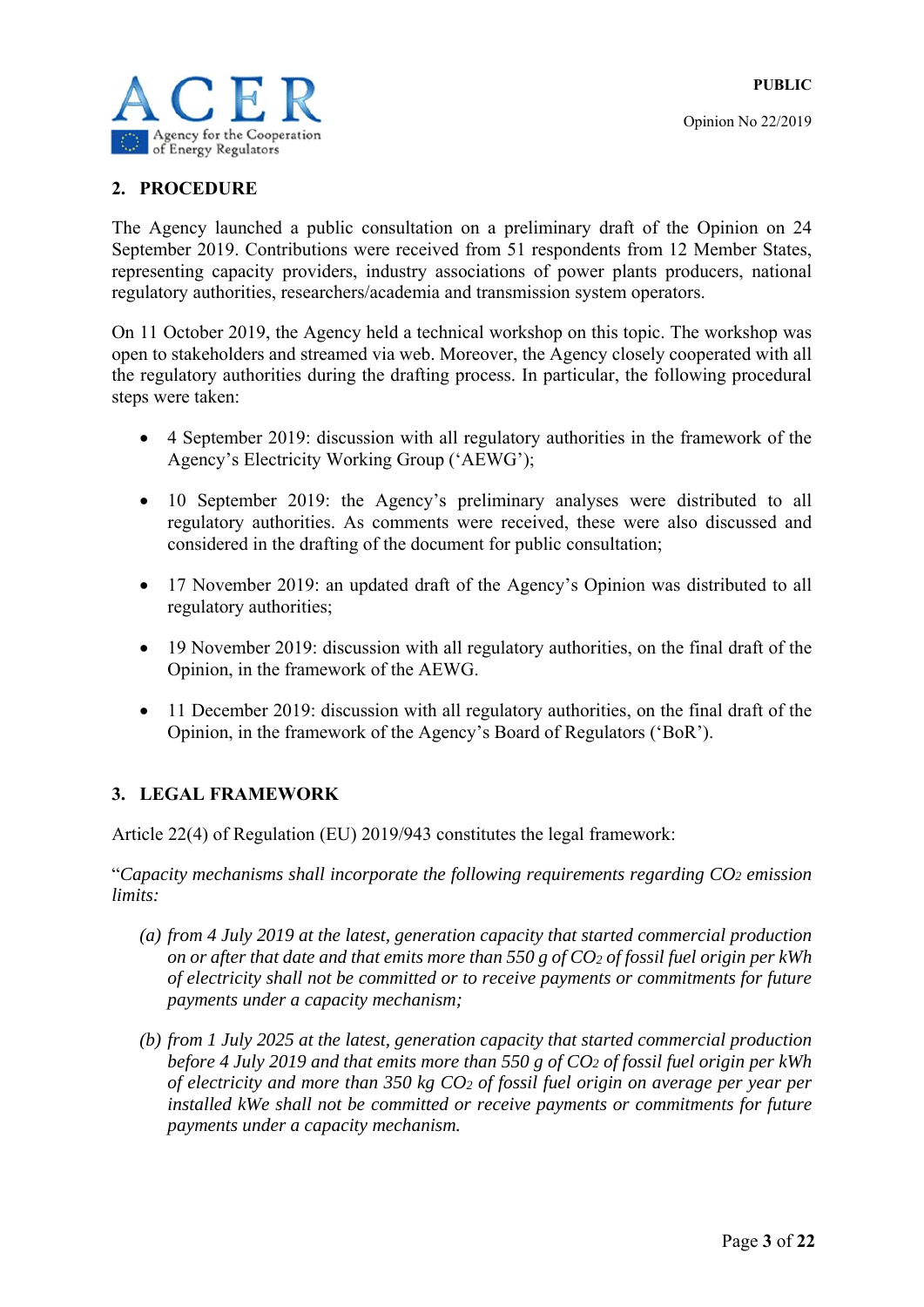



*The emission limit of 550 g CO2 of fossil fuel origin per kWh of electricity and the limit of 350 kg CO2 of fossil fuel origin on average per year per installed kWe referred to in points (a) and (b) of the first subparagraph shall be calculated on the basis of the design efficiency of the generation unit meaning the net efficiency at nominal capacity under the relevant standards provided for by the International Organization for Standardization.* 

*By 5 January 2020, ACER shall publish an opinion providing technical guidance related to the calculation of the values referred in the first subparagraph.*"

#### **4. DEFINITIONS**

First, for the purpose of this Opinion, the Agency considers the following definitions:

- (a) 'biogas' means 'biogas' as defined in Article 2(28) of Directive (EU) 2018/2001: gaseous fuels produced from biomass;
- (b) 'bioliquids' means 'bioliquids' as defined in Article 2(32) of Directive (EU) 2018/2001: liquid fuel for energy purposes other than for transport, including electricity and heating and cooling, produced from biomass;
- (c) 'biomass' means 'biomass' as defined in Article 2(24) of Directive (EU) 2018/2001: the biodegradable fraction of products, waste and residues from biological origin from agriculture, including vegetal and animal substances, from forestry and related industries, including fisheries and aquaculture, as well as the biodegradable fraction of waste, including industrial and municipal waste of biological origin;
- (d) 'biomass fraction' means 'biomass fraction' as defined in Article 3(38) of Regulation (EU) 2018/2066: the ratio of carbon stemming from biomass to the total carbon content of a fuel or material, expressed as a fraction;
- (e) 'biomass fuels' means 'biomass fuels' as defined in Article 2(27) of Directive (EU) 2018/2001: gaseous and solid fuels produced from biomass;
- (f) 'commercial standard fuel' means 'commercial standard fuel' as defined in Article 3(34) of Regulation (EU) 2018/2066: the internationally standardised commercial fuels that exhibit a 95 % confidence interval of not more than 1 % for their specified calorific value, including gas oil, light fuel oil, gasoline, lamp oil, kerosene, ethane, propane, butane, jet kerosene (jet A1 or jet A), jet gasoline (jet B) and aviation gasoline (AvGas);
- (g) 'demand response' means 'demand response' as defined in Article 2(20) of Directive (EU) 2019/944: the change of electricity load by final customers from their normal or current consumption patterns in response to market signals, including in response to time-variable electricity prices or incentive payments, or in response to the acceptance of the final customer's bid to sell demand reduction or increase at a price in an organised market as defined in point (4) of Article 2 of Commission Implementing Regulation (EU) 1348/2014, whether alone or through aggregation;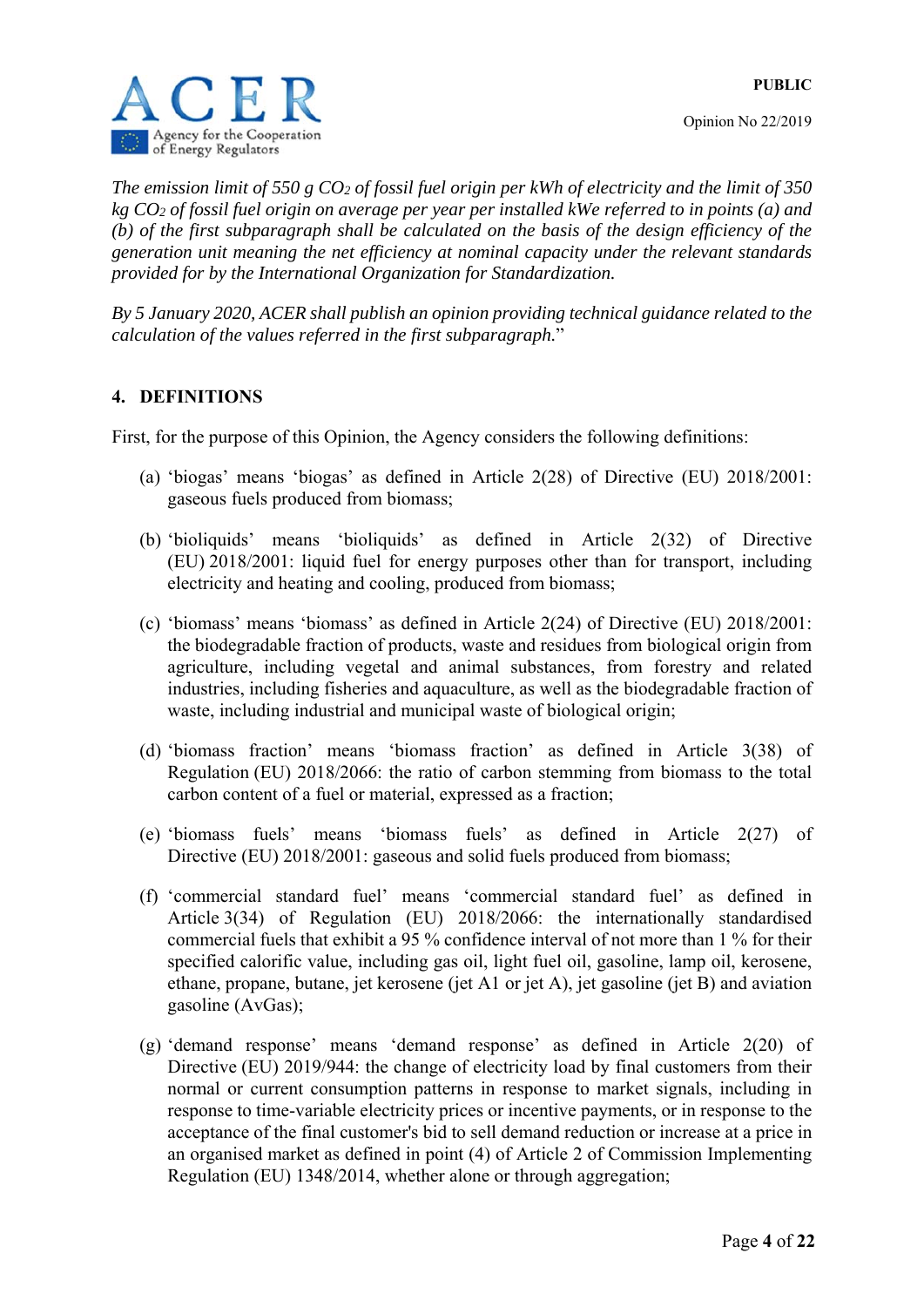

- (h) 'energy storage' means 'electricity storage' as defined in Article 2(59) of Directive (EU) 2019/944: in the electricity system, deferring the final use of electricity to a moment later than when it was generated, or the conversion of electrical energy into a form of energy which can be stored, the storing of such energy, and the subsequent reconversion of such energy into electrical energy or use as another energy carrier;
- (i) 'fossil fraction' means 'fossil fraction' as defined in Article 3(37) of Regulation (EU) 2018/2066: the ratio of fossil carbon to the total carbon content of a fuel or material, expressed as a fraction;
- (j) 'generation unit' means 'generation unit' as defined in Article 2(71) of Regulation (EU) 2019/943: a single electricity generator belonging to a production unit;
- (k) 'mixed fuel' means 'mixed fuel' as defined in Article 3(34) of Regulation (EU) 2018/2066: a fuel which contains both biomass and fossil carbon;
- (l) 'net calorific value' (NCV) means 'net calorific value' as defined in Article 3(30) of Regulation (EU) 2018/2066: the specific amount of energy released as heat when a fuel or material undergoes complete combustion with oxygen under standard conditions, less the heat of vaporisation of any water formed;
- (m)'production unit' means 'production unit' as defined in Article 2(24) of Regulation (EU) 543/2013: a facility for generation of electricity made up of a single generation unit or of an aggregation of generation units;
- (n) 'waste' means 'waste' as defined in point (1) of Article 3 of Directive 2008/98/EC, excluding substances that have been intentionally modified or contaminated in order to meet this definition.

Second, for the purpose of this Opinion, the following definitions should apply:

- (o) '*Annual Emissions* of the generation capacity' (hereafter *Annual Emissions*): the ratio between the quantity of  $CO<sub>2</sub>$  emitted during one calendar year and the installed capacity, calculated on the basis of design efficiency, expressed in kg/kWe;
- (p) 'competent national body': the body in the Member State responsible for verifying the compliance of generation capacity with the  $CO<sub>2</sub>$  emission limits, in order for the generation capacity to participate in capacity mechanisms;
- (q) 'design efficiency': the ratio between the net electricity output and the fuel energy input (on the basis of its net calorific value) of a generation unit operating at nominal capacity, calculated under the relevant standards;
- (r) 'net electricity output': the electricity which a generation unit can produce, less any demand associated solely with facilitating the operation of that generation unit and not fed into the network (e.g. the demand of auxiliary systems as fuel preparation, flue-gas treatment, waste water treatment, cooling system, fans and pumps, etc.);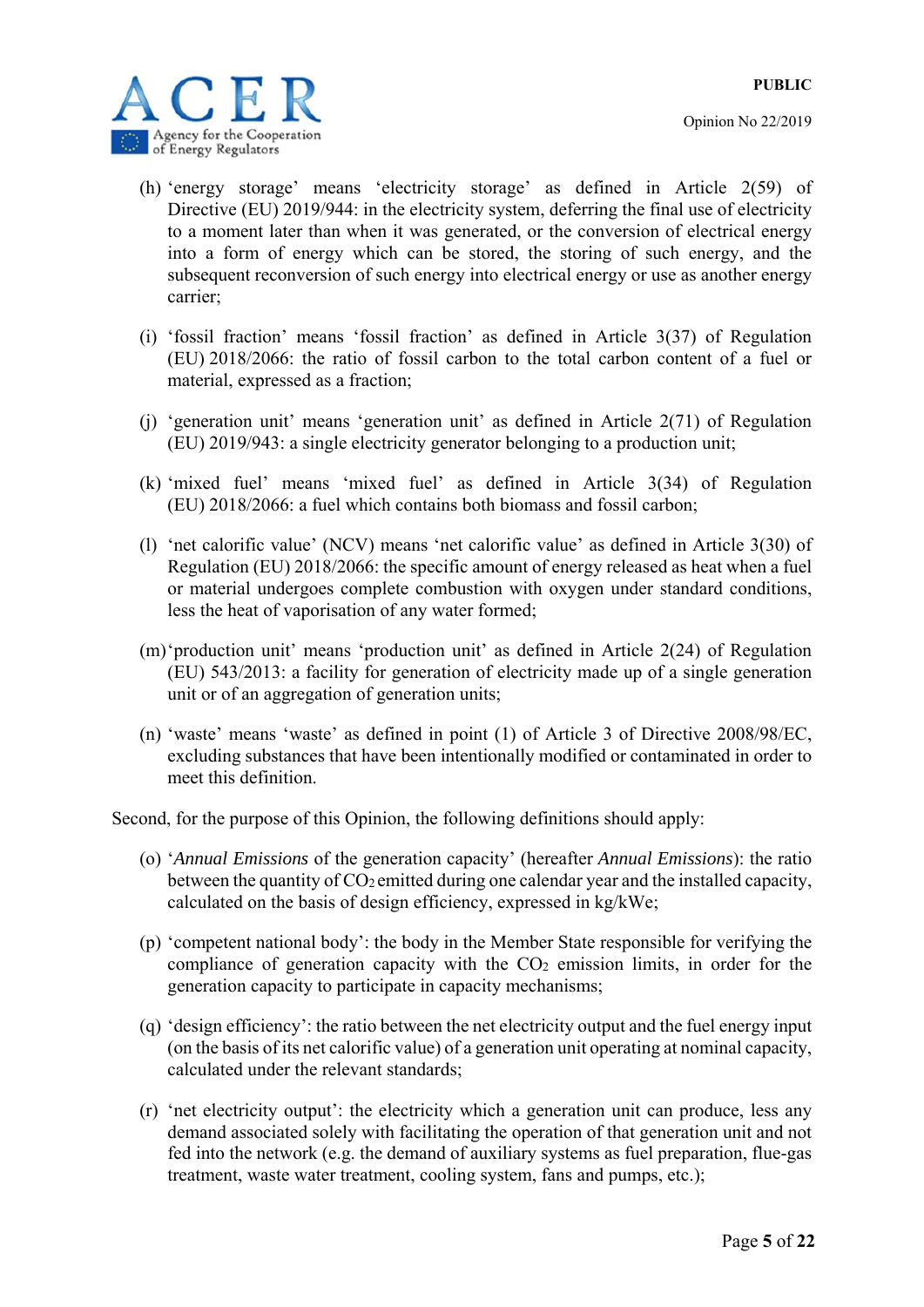

- (s) 'nominal capacity': the maximum continuous net active power which a generation unit can produce and feed into the network, as specified in the connection agreement or as agreed between the relevant system operator and the generation unit operator;
- (t) 'Specific Emissions of the generation capacity' (hereafter *Specific Emissions*): the ratio between the quantity of CO<sub>2</sub> emitted and the net electricity produced, calculated on the basis of design efficiency, expressed in g/kWh.

#### **5. SCOPE OF APPLICATION OF THE EMISSION LIMITS**

The emission limits introduced in points (a) and (b) of the first subparagraph of Article 22(4) of Regulation (EU) 2019/943 refer to the 'generation capacity' and should be calculated on the basis of the design efficiency of the 'generation unit'. For the scope of this technical guidance the following issues require particular clarification:

(a) The concept of 'generation capacity' needs further specifications. Generation capacity is understood as the maximum (nominal) electricity output that an electricity generator can produce, without exceeding its thermal limits. When considering a group of production units (e.g. the production units connected to a specific transmission system), generation capacity refers to the maximum electricity output that can be injected in the system by the group of production units.

However, Article 22(4) of Regulation (EU) 2019/943 does not specify which generation capacity should be subject to the emission limits and what should be the relation between 'generation unit', 'production unit' and the generation capacity that is subject to the limits.

To ensure an equal application of the emission limits in all Member States, emission limits should be applied, individually, to the generation capacity of each generation unit that either participates in full or in part in a capacity mechanism or that it is part of the generation capacity participating in a capacity mechanism. In principle, generation units belonging to the same production unit have to be considered separately, unless it is technically not possible to operate and control them independently.

Where generation units work in tandem, using the same source of thermal energy, such as for example in a combined-cycle gas turbine (CCGT), their generation capacity or net electricity production should be considered as combined and calculated taking into account the primary energy input of the generation units that participates in the capacity mechanism. Extra thermal inputs should also be considered, together with their related emissions, if linked to the generation unit that participates in the capacity mechanism (e.g. post-combustion of exhaust gases or integrated thermal solar).

In more complex production unit configurations, the 'generation capacity' to be subject to the emission limits should be addressed on a case-by-case basis, taking into account the interoperability of the various generation units, the different types of fuels used and the environmental principles underlying the introduction of the emission limits in the Regulation.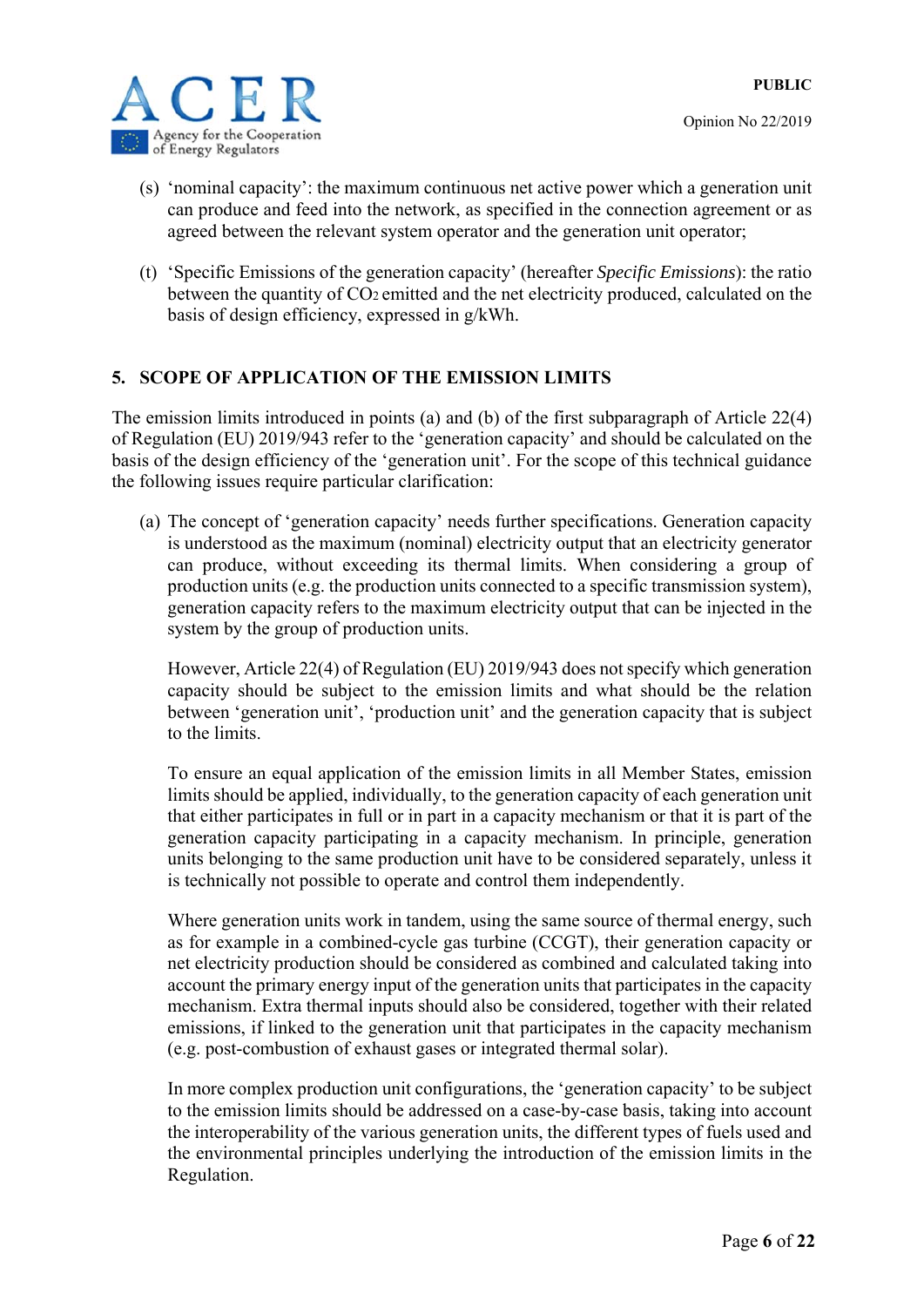Opinion No 22/2019



1

- (b) Article 22 of Regulation (EU) 2019/943 refers to emissions of "*fossil fuel origin*", which implies that, in this context, the emission factor of bioliquids and/or biomass fuels, as well as the emission factor of the biomass fraction of waste and mixed fuels, shall be equal to zero. It is to note, however, that Article 29 of Directive (EU) 2018/2001 establishes criteria that generation units consuming bioliquids and/or biomass fuels have to fulfil in order to be eligible for financial support, such as capacity mechanisms. Therefore, with regards to the participation in a capacity mechanism, operators of generation units using bioliquids and/or biomass fuels should demonstrate compliance with the above-mentioned sustainability and greenhouse gas emission saving criteria.
- (c) On-site back-up generation units linked to demand response and used temporarily to meet electricity requirements, thus providing a reduction of network electricity demand, should be subject to the emission limits introduced in Article 22(4) of Regulation (EU) 2019/943 and the calculation methodology defined in this Opinion should apply.
- (d) In principle, the emission limits should not apply to electricity from energy storage units which are supplied by the grid. However, in the case of energy storage units directly connected (either physically or through OTC contracts) to a generation unit, the operator should provide evidence of this unit's compliance with the emission limits introduced in Article 22(4) of Regulation (EU) 2019/943.

The Agency's Opinion does not prevent Member States from being more ambitious in fostering the achievement of EU decarbonisation targets. In this respect, some Member States already apply lower emission limits than those introduced in Regulation (EU) 2019/943<sup>3</sup>, coal phaseout policies or they might include upstream emissions related to the life cycle of the fuel (e.g. production, transportation, distribution, combustion) in the calculation of the emission limits.

#### **6. CALCULATION OF SPECIFIC EMISSIONS AND ANNUAL EMISSIONS**

Together with the results of the calculations performed using the relevant formulae that are introduced in Section 6.1 and Section 6.2, competent national bodies should consider the following principles when determining the eligibility of generation capacity, to participate in capacity mechanisms:

(a) On an exceptional basis, and until 1 July 2025, operators of generation capacity which does not comply with the emission limits at the pre-qualification stage (i.e. prior to the auction for capacity), could submit a compliance action plan, to the competent national body, describing the measures that will be taken in order for the generation capacity to comply with the emission limits at the start of the delivery period, at the latest. Generation capacity that, according to the submitted action plan, can firmly commit to ensure compliance with the limit of *Specific Emissions* could be allowed to participate

<sup>&</sup>lt;sup>3</sup> An emission limit of 200 g of  $CO<sub>2</sub>$  equivalent of fossil fuel origin per kWh of electricity produced has been set in the call for tenders for new capacity in the period 2023-2029, in the French capacity mechanism.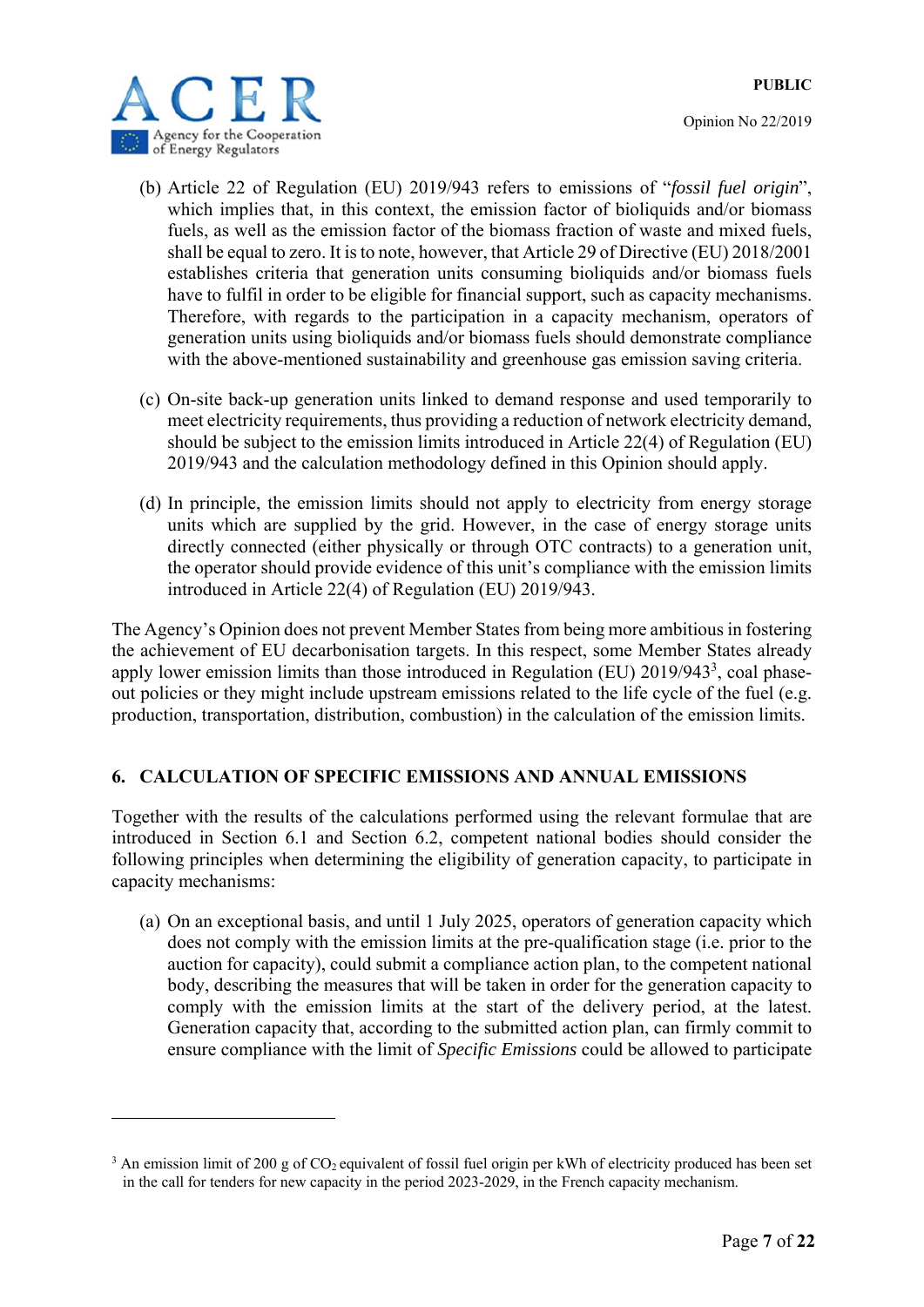



in the capacity mechanism. The competent national body should assess compliance action plans and their effective and timely implementation;

(b) Subject to the approval of the competent national body, generation capacity, which does not comply with the emission limits at the pre-qualification stage, could be allowed to participate in a strategic reserves mechanism that meets the requirements laid down in Article 22(2) of Regulation (EU) 2019/943 if, based on i) the expected hours of activation, ii) its technical constraints (e.g. start-up time, ramp rate), iii) the duration of the period of delivery and iv) its *Specific Emissions*, the operator of the generation unit can firmly commit to ensure compliance with the limit of *Annual Emissions* during each calendar year that falls into the delivery period of the capacity mechanism. In this case, the expected hours of activation should be provided by the competent national body, based on the relevant resource adequacy assessment. Compliance should be evaluated on the basis of the maximum full load hours the generation unit is allowed to operate, per calendar year, without exceeding the limit on the *Annual Emissions*:

$$
FLH_{\text{max}} = \frac{350 \cdot 10^3}{\text{specific emissions}} \qquad (1)
$$

| Value                        | <b>Specification</b>                                                                                                                                   |  |  |
|------------------------------|--------------------------------------------------------------------------------------------------------------------------------------------------------|--|--|
| $FLH_{\text{max}}$           | Maximum allowed equivalent full load hours that the generation unit can<br>operate per calendar year without exceeding the limit of 350 kg $CO2/kWe$ . |  |  |
| specific emissions           | The Specific Emissions of the generation unit calculated according to Section<br>6.1 expressed in [g $CO_2/kWh_e$ ].                                   |  |  |
| Expected hours of activation | The maximum number of hours that strategic reserves are expected to be<br>activated according to the most relevant resource adequacy assessment.       |  |  |

*Table 1*. Terms of the formula for the calculation of the "maximum allowed equivalent full load hours":

Formulae for the calculation of *Specific Emissions* and *Annual Emissions* are described in what follows.

#### **Specific Emissions of the generation capacity**

The *Specific Emissions* of the generation capacity should be calculated, with the following formula, derived from the EU-ETS standard methodology<sup>4</sup>:

$$
\text{Specific Emissions} = \frac{0.0036 \cdot (1 \cdot \text{t}_{CO2}) \sum_{f} s_f \cdot \text{EF}_{f,CO2}}{\eta_{des}} = \frac{[g \text{ } CO_2]}{[\text{kWh}_e]} \tag{2}
$$

<u>.</u>

<sup>4</sup> OJ L181, 12.7.2012, p.41.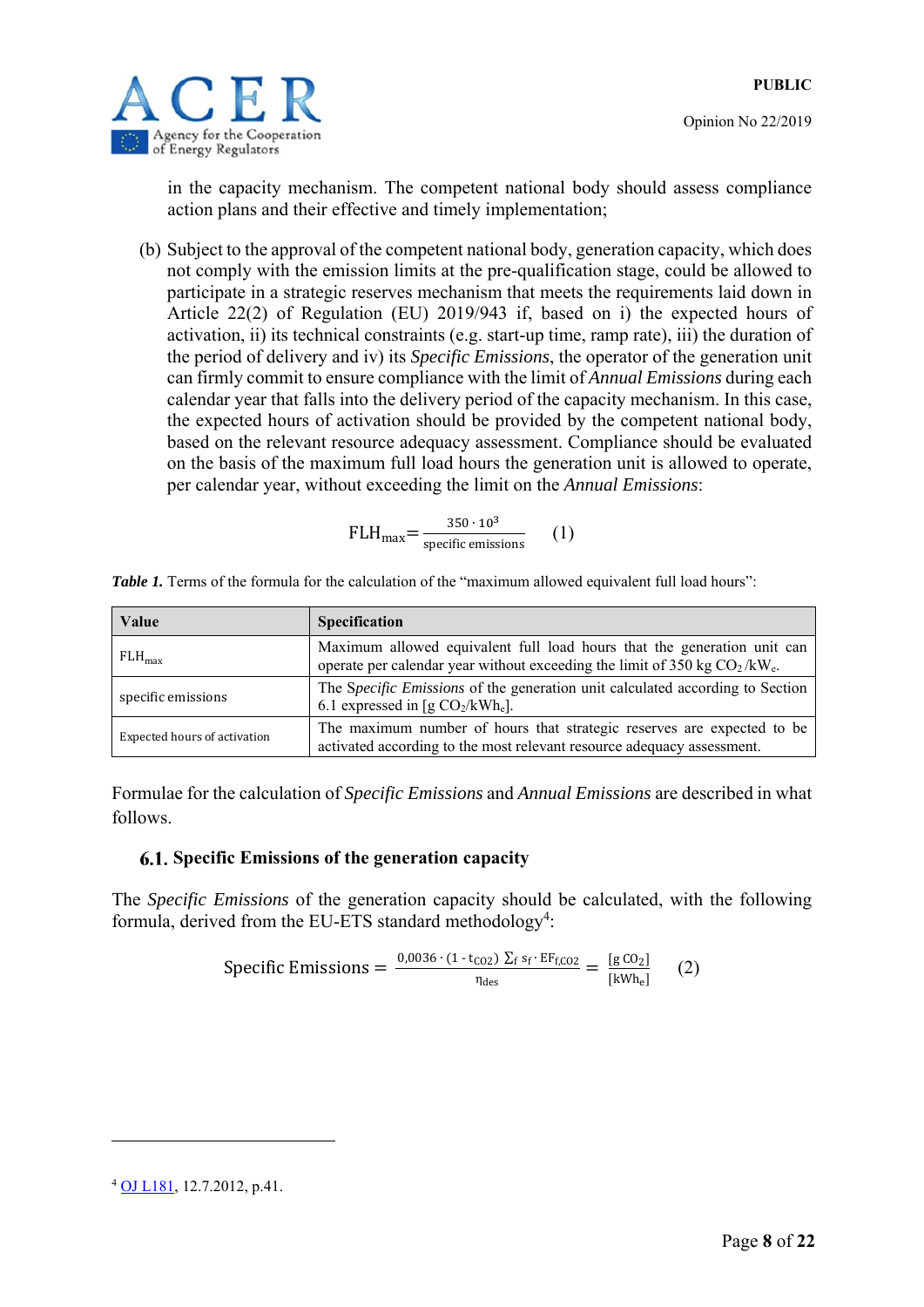1

Opinion No 22/2019

| Value               | <b>Specification</b>                                                                                                                                           |
|---------------------|----------------------------------------------------------------------------------------------------------------------------------------------------------------|
|                     | Index of fuel                                                                                                                                                  |
| $S_f$               | Share $[%]$ of fuel f over the total fuel input, as further described in Section 7.1.                                                                          |
| $t_{CO2}$           | Transferred $CO_2$ factor [%], expressed as the share of $CO_2$ captured and<br>transferred over the total $CO2$ emitted, as further described in Section 7.4. |
| 0,0036              | Conversion factor (1 kWh equal to 0.0036 GJ).                                                                                                                  |
| $\eta_{\text{des}}$ | Design efficiency as defined in Section 4 and further described in Section 7.3.                                                                                |
| EF <sub>f,CO2</sub> | Emission factor for $CO_2$ expressed in [kg $CO_2/TJ$ ] determined as described in<br>Section 7.2.                                                             |

**Table 2.** Terms of the formula for the calculation of the value of "Specific Emission":

#### **Annual Emissions of the generation capacity**

In the case of generation units that started commercial production before 4 July 2019 and do not comply with the emission limit of 550 g  $CO<sub>2</sub>$  per kWh of electricity produced, the value of *Annual Emissions* has to be calculated, in order to ensure compliance with point (b) of Article 22(4) of Regulation 2019/943.

The same article specifies that, for those generation units, the value of *Annual Emissions* shall be referred to the CO<sub>2</sub> emitted 'on average per year'. The Agency understands the provisions introduced in Article 22(4) of Regulation 2019/943 as a measure to avoid financial support for generation capacity that, as a result of its overall activity, including the trade of electricity in wholesale markets in all time-frames or through OTC trades, redispatching, network and strategic reserves, does not fulfil the emission limits.

In the Agency's view, the historical operation of those generation units, excluding testing periods, should be taken into account when calculating the value of *Annual Emissions* of the generation capacity. To the extent possible, the Agency recommends to consider the average Annual Emissions of the generation unit over the last three full calendar years<sup>5</sup> before the prequalification. In the Agency's view, basing the calculation of *Annual Emissions* on the reference period of time of the last three years has two main advantages:

- It gives a very good picture of the CO2 performance of the generation unit willing to participate in a capacity mechanism;
- It simplifies and streamlines the overall monitoring process (e.g. less need for ex-post monitoring and less risk of errors leading to potential market distortions).

<sup>&</sup>lt;sup>5</sup> For the generation units with less than one year of commercial production at the pre-qualification stage, the Agency suggests competent national bodies to undertake ex-post validation (see Section 9).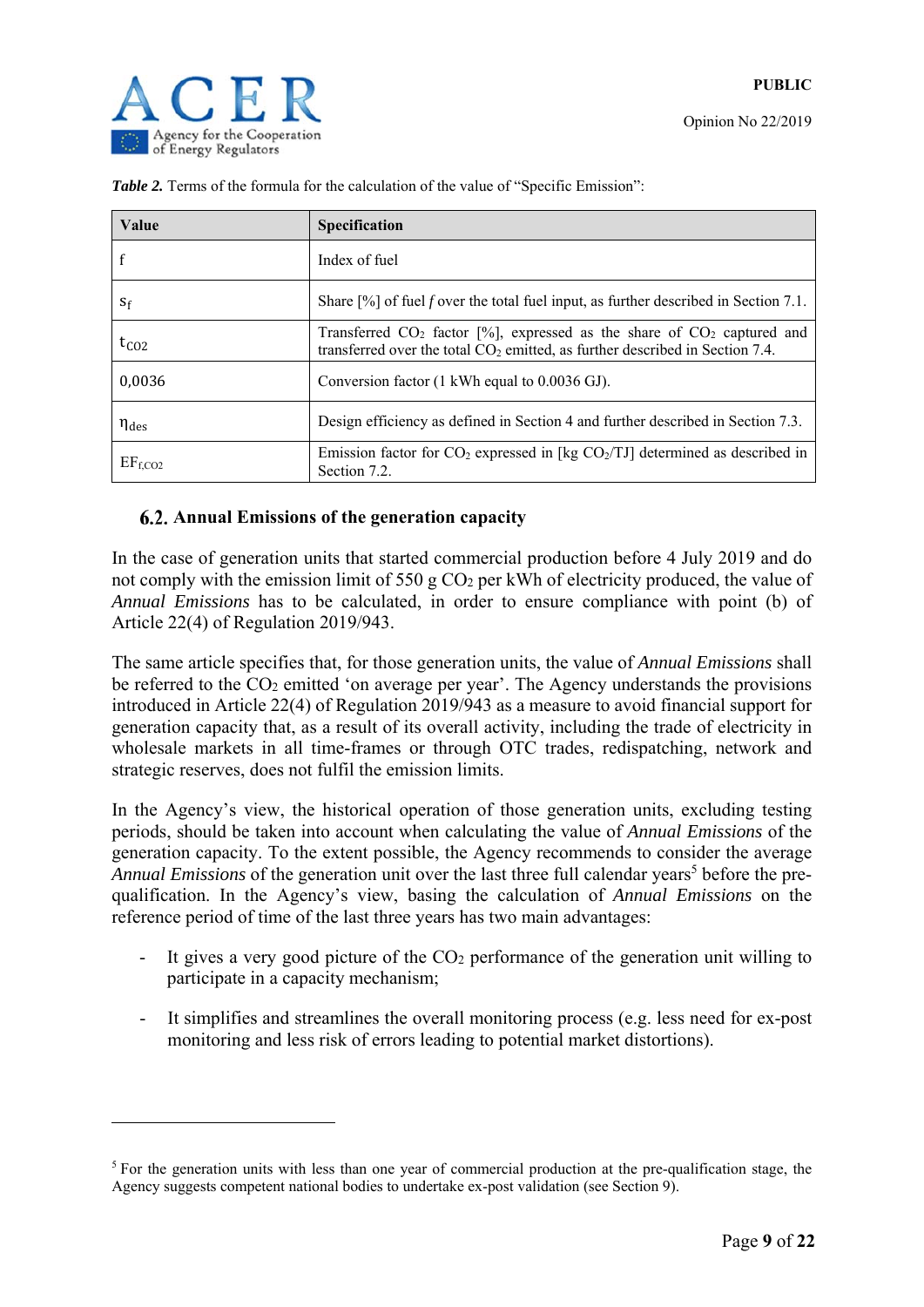

For generation units that have undertaken a major refurbishment that significantly alters their performance in terms of CO2 emissions, only the period after the refurbishment should be considered as a reference period.

The Agency recommends to calculate the *Annual Emissions* of the generation capacity with the following formula:

$$
Annual Emissions = \frac{1}{N} \cdot \sum_{y= Y-N}^{Y-1} \frac{Specific Emissions_y \cdot electricity\,production_y}{installed\,capacity_y} = \frac{[kg\,CO_2]}{[kWe]} \tag{3}
$$

| Value                             | <b>Specification</b>                                                                                                                      |
|-----------------------------------|-------------------------------------------------------------------------------------------------------------------------------------------|
|                                   | Year of pre-qualification of the generation capacity.                                                                                     |
| N                                 | Number of full calendar years considered for the calculation. The latest three<br>full calendar years should be considered when possible. |
| Specific Emissions $v$            | Specific Emissions of the generation capacity [g $CO2/kWh$ ], as defined in<br>Section 6.1, calculated in reference to year y.            |
| electricity production $_{\rm v}$ | Annual electricity production: total electricity injected into the grid by the<br>generation unit in year y, expressed in GWh.            |
| installed capacity $v$            | Nominal capacity of the generation unit, in year y, expressed in MW <sub>e</sub> .                                                        |

*Table 3.* Terms of the formula for the calculation of the value of "Annual Emissions":

#### **7. SPECIFICATIONS REGARDING THE FORMULAE**

This section provides further details on the application of the formulae defined in Section 6, in reference to the 'generation units' technology, layout and fuel. A detailed summary of this section is provided with a flow-chart in Annex III. In any case, the values used in the calculation of the emission limits, should be approved by the competent national bodies.

#### **Fuel Share (Sf)**

The share of each fuel should be calculated as the energy input of that fuel over the energy input of all fuels used by the generation unit to produce electricity. The energy input of each fuel should be calculated by using the total quantity (e.g. in t or  $Nm^3$ ) and the Net Calorific Value of the fuel (e.g. in TJ/t or TJ/Nm<sup>3</sup> respectively). The fuel shares should be calculated over the period of a calendar year according to the following formula:

$$
s_F = \frac{\text{quantity}_F \cdot \text{NCV}_F}{\sum_f \text{quantity}_f \cdot \text{NCV}_f} = [%]
$$
 (4)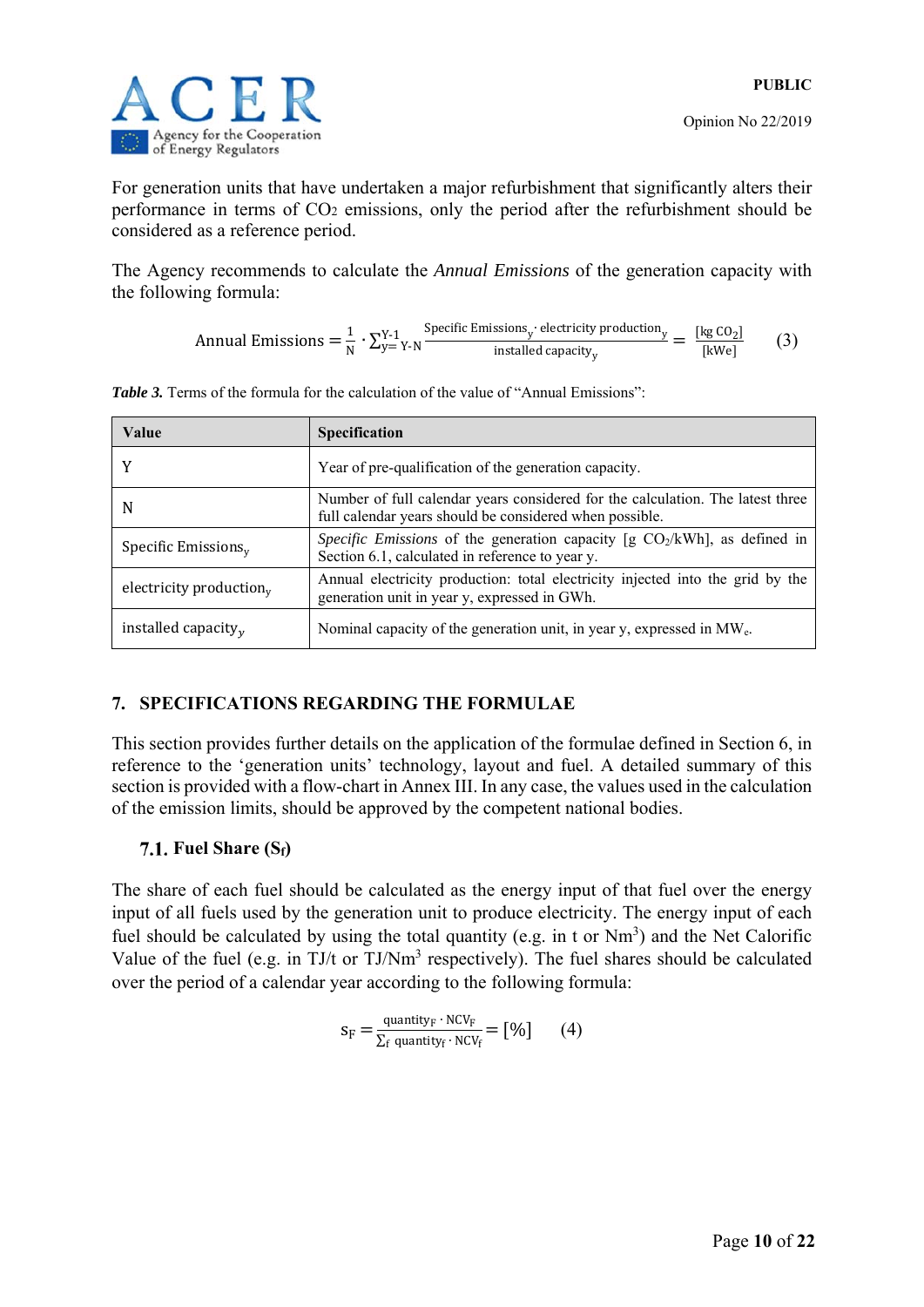| Value               | <b>Specification</b>                                                                             |
|---------------------|--------------------------------------------------------------------------------------------------|
| F                   | The fuel for which the share is calculated.                                                      |
|                     | Index of fuels used by the generation unit <sup>6</sup> .                                        |
| $NCV_f$             | Net Calorific Value of fuel f expressed in [TJ/t] or [TJ/Nm3] or other units.                    |
| quantity $_{\rm f}$ | Quantity of fuel f, used in a calendar year and expressed in $[t]$ or $[Nm3]$ or other<br>units. |

**Table 4.** Terms of the formula for the calculation of the value of "fuel share" or  $S_F$ :

#### 7.2. Emission factor for  $CO<sub>2</sub> (EF<sub>f,CO2</sub>)$

The emission factor for  $CO<sub>2</sub>$  of each fuel used by the generation unit for the production of electricity is expressed in [kg  $CO<sub>2</sub>/TJ$ ]. In order to streamline the calculation process, the Agency underlines the following recommendations.

#### 7.2.1. Generation units under the EU ETS

Generation units under the EU ETS, applying the standard methodology, should use the CO2 emission factors<sup>7</sup> per type of fuel as in the most recent annual emission report. Generation units under the EU ETS, applying the measurement-based methodology or the mass-balance methodology, should determine their emission factor according to the following formula<sup>8</sup>:

$$
EF_{F,CO2} = \frac{\text{CO2 emissions}_{ETS}}{\text{fuel consumption}_{ETS}} = \frac{[\text{kg CO}_2]}{[T]]}
$$
 (5)

|  |  |  | Table 5. Terms of the formula for the calculation of the emission factor, for units in the EU ETS, applying |  |  |  |  |  |  |
|--|--|--|-------------------------------------------------------------------------------------------------------------|--|--|--|--|--|--|
|  |  |  | measurement-based or mass-balance methodology.                                                              |  |  |  |  |  |  |

| Value                            | <b>Specification</b>                                                                                                                                               |
|----------------------------------|--------------------------------------------------------------------------------------------------------------------------------------------------------------------|
| F                                | The fuel for which the emission factor is calculated. If a distinction between<br>different fuels is not possible, a generic emission factor should be calculated. |
| $CO2$ emissions $F_{\text{RTS}}$ | Annual Emissions of $CO_2$ reported, expressed in [kg $CO_2$ ]                                                                                                     |
| fuel consumption $_{ETS}$        | Annual fuel consumption reported, expressed in [TJ]                                                                                                                |

-

 $^6$  It shall be noted that mixed fuels and waste shall each be considered as a single fuel.<br>
<sup>7</sup> Attention should be given in using the emission factor and not the preliminary emissively

 $\alpha$  Attention should be given in using the emission factor and not the preliminary emission factor.

<sup>&</sup>lt;sup>8</sup> In the case of co-firing, emission factors should be determined on the basis of an alternative method, approved by the competent national body.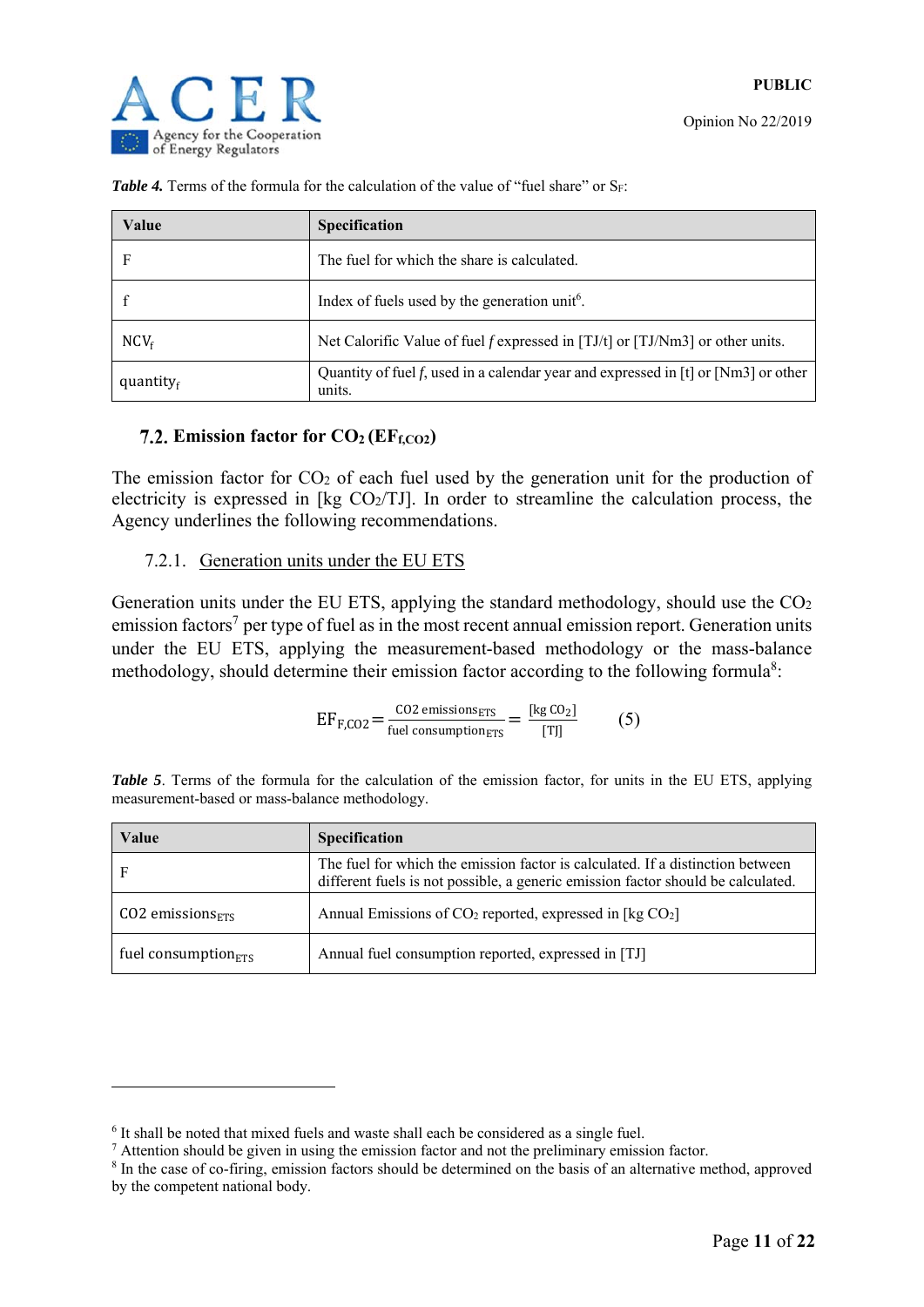



#### 7.2.2. Generation units outside the EU ETS

Generation units, which are not under the EU ETS, should apply the following recommendations.

#### *7.2.2.1. Generation units using mixed fuels*

As the emission limits apply to the emissions '*of fossil fuel origin'*, the emission factor of mixed fuels should be determined as a function of their biomass fraction, which is considered as carbon neutral subject to the criteria of Article 29 of Directive (EU) 2018/2001. In this regard, the Agency recommends that:

- (a) Biomass fraction of mixed fuels is determined according to the approach laid down in Article 39 of Regulation (EU)  $2018/2066^{9,10}$ ;
- (b) Where the biomass fraction of mixed fuels is equal or higher than 97%, the emission factor of biomass could be applied;
- (c) Once the biomass fraction is known, the emission factor should be calculated by applying the principles of point (1) of paragraph 4.3.1 of the Monitoring and Reporting Regulation General Guidance for Installations<sup>11</sup>, i.e. using either a preliminary emission factor defined through analyses, in accordance with the relevant provisions of Articles 32 to 35 of Regulation (EU) 2018/2066, or default values as country-specific emission factors determined in accordance with points (b) and (c) of Article 31(1) of Regulation  $(EU)$  2018/2066<sup>12</sup> or emission factors determined in accordance with point (d) of the same Article.

#### *7.2.2.2. Waste-to-energy generation units*

Due to the high variability of the composition of waste, as a general principle, the Agency recommends the use of emission factors determined on a case-by-case basis. The emission factor of waste should be determined as a function of its biomass fraction, which is considered as carbon neutral. In this regard, the Agency recommends that:

- (a) Biomass fraction of waste is determined according to the approach laid down in Article 39 of Regulation (EU) 2018/2066;
- (b) Once the biomass fraction is known, the emission factor should be determined according to the principles referred to in point (c) of the Section 7.2.2.1.

1

<sup>9</sup> OJ L334, 31.12.2018, p. 22.

<sup>&</sup>lt;sup>10</sup> In this context the Agency notes that in the case of updates to Regulation (EU) 2018/2066 (MRR), the newest version should be considered, for the purpose of this Opinion.

<sup>&</sup>lt;sup>11</sup> The Monitoring and Reporting Regulation - <u>General guidance for installations</u>. 27.11.2017.<br><sup>12</sup> OJ L334, 31.12.208, p.19.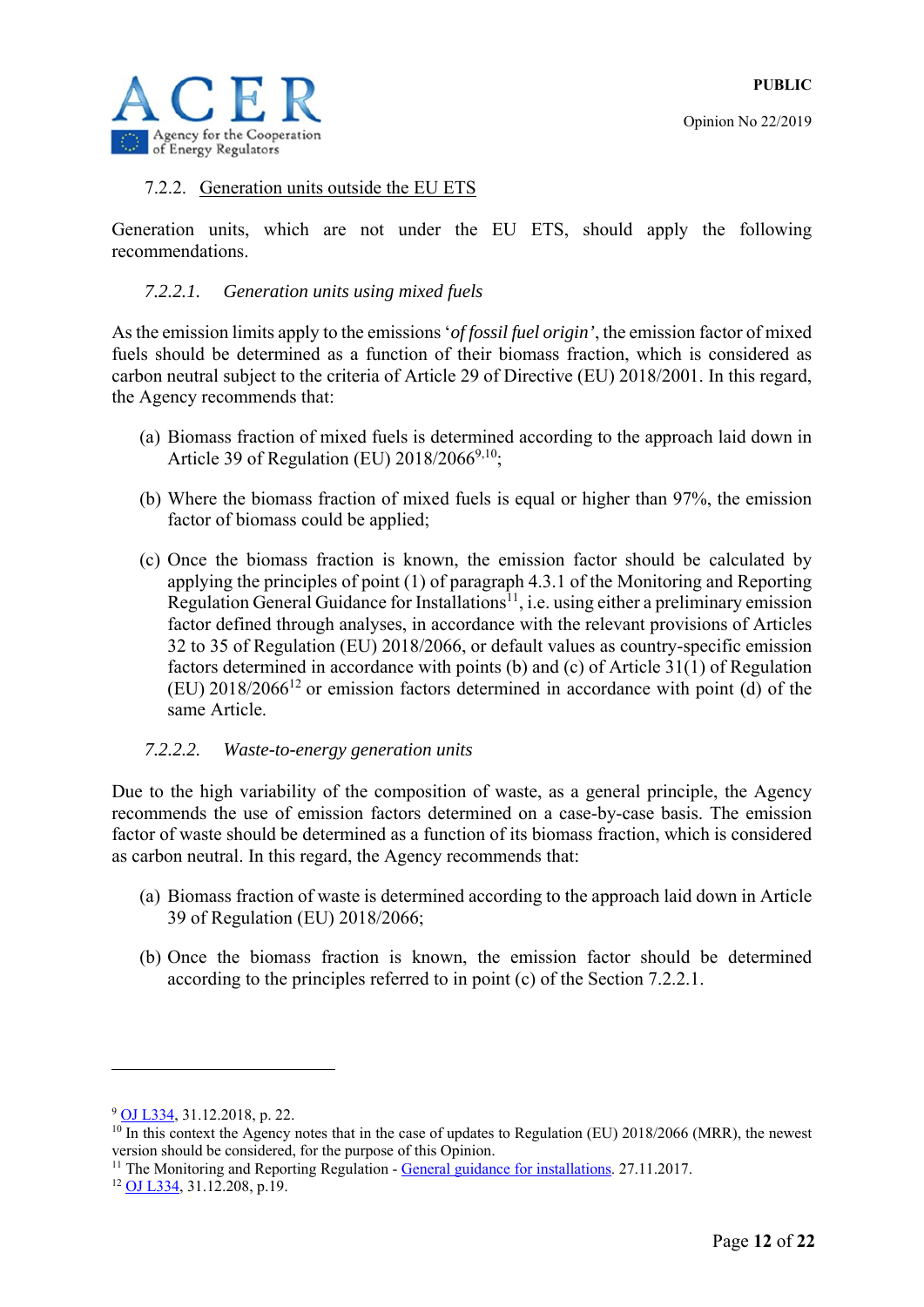Upon approval of the competent national bodies, waste-to-energy units outside the EU ETS scope could use emission factors derived by an approved methodology other than the one in this subsection or the standard emission factors for industrial waste and municipal waste (nonbiomass fraction) listed in Annex I.

#### *7.2.2.3. Generation units using synthetic fuels*

Emissions from synthetic fuels, such as synthetic methanol or synthetic methane that are derived (fully or partially) from fossil fuels (including waste) have to be taken into account in the calculations. This should apply also to the so-called carbon capture and utilisation (CCU) fuels, where the carbon is stored only temporarily.

Since, at the time of writing, standard emission factors for synthetic fuels are not defined, a case-by-case approach should be applied to determine them. As a general principle, the Agency recommends that, for all the generation units using synthetic fuels, emission factors should be determined on a case-by-case basis in accordance with the relevant provisions of Articles 32 to 35 of Regulation (EU) 2018/2066.

If applicable, competent national bodies could rely on country-specific emission factors determined in accordance with points (b) and (c) or emission factors determined in accordance with point (d) of Article 31(1) of Regulation (EU) 2018/2066.

As according to Article 28(5) of Directive (EU) 2018/2001, the European Commission shall adopt a delegated act by 31 December 2021 on the estimation of greenhouse emissions for synthetic fuels, and this work is currently ongoing, the Agency recommends competent national bodies to consider this as a future reference for values and methodologies to estimate emission factors for synthetic fuels.

#### *7.2.2.4. Generation units using hydrogen*

Hydrogen can be used for electricity production either through combustion or through electrochemical conversion in stationary fuel cells. Hydrogen has no carbon content and therefore there are no direct emissions related to hydrogen utilisation in electricity production.

However, unless the electricity for the production of the hydrogen comes directly from a carbon free source (renewables, nuclear or CCS), an appropriate emission factor should be determined on a case-by-case basis.

#### *7.2.2.5. Other units*

Generation units, which do not fall into any of the categories described in this section, should use the emission factors listed in Table 9 in Annex I. Alternatively, emission factors may be determined based on a methodology submitted by the operator of the generation capacity and approved by the competent national body.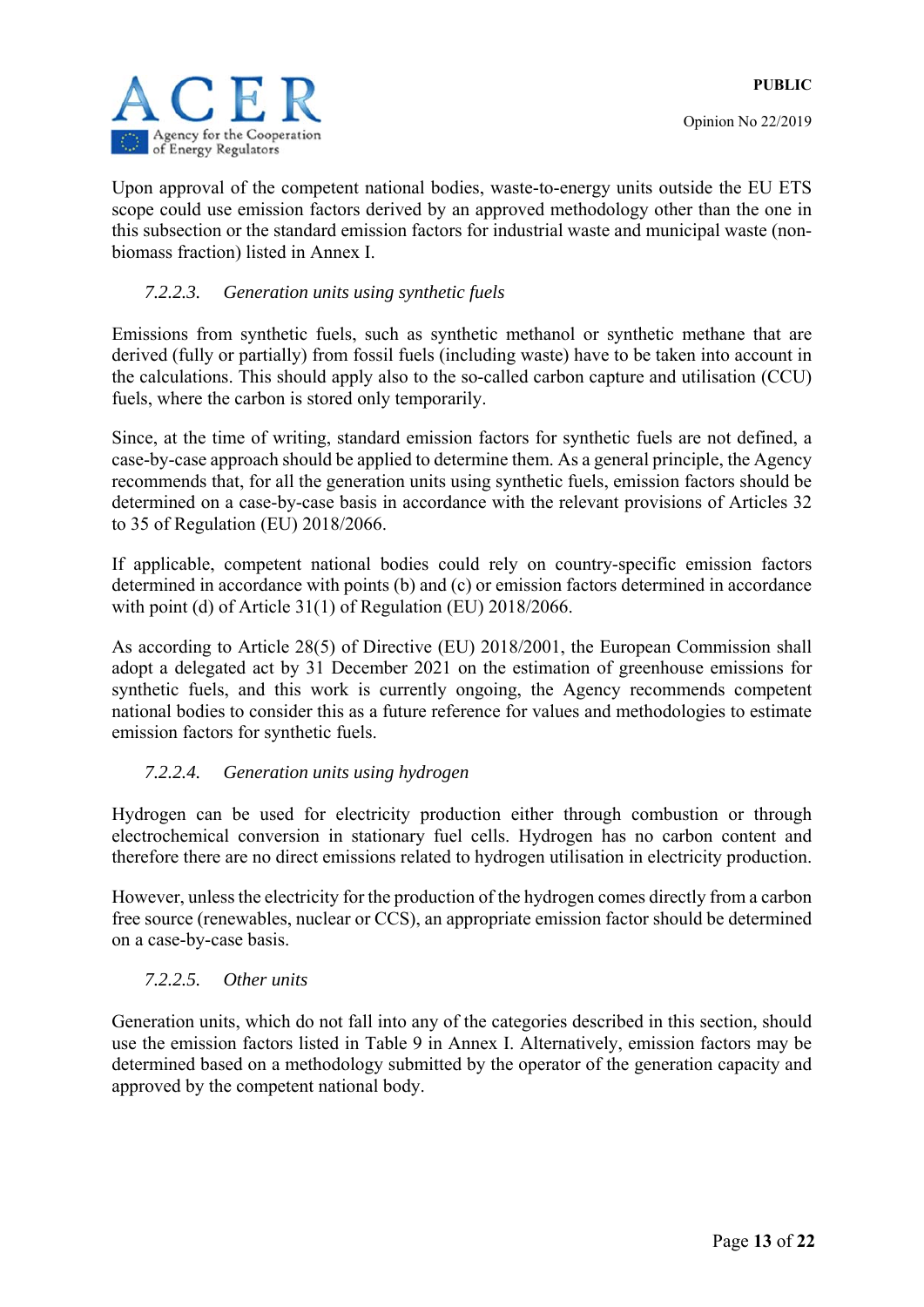

#### **Design efficiency (ηdes)**

According to Article 22(4) of Regulation (EU) 2019/943, the emission limits introduced in points (a) and (b) of the first subparagraph of the same article "*shall be calculated on the basis of the design efficiency of the generation unit meaning the net efficiency at nominal capacity under the relevant standards*".

As indicated in Section 4, the Agency, in the framework of the above-mentioned article, considers 'design efficiency' as the net electrical efficiency at design conditions. This value should refer to the latest performance test of the generation unit and the application of relevant ISO standards $13$ . If this is not possible, the competent national body may accept calculations based on values from other sources such as power plant commissioning contract or information from other technical documents.

In the case of cogeneration units and in order to ensure a level playing field, the Agency considers that, in the framework of Article 22(4) of Regulation (EU) 2019/943, the calculation of CO2 emissions should also be based on the net electrical efficiency, since the abovementioned article sets  $CO_2$  emission limits per kWh 'of electricity'. The net electrical efficiency of cogeneration units should refer to the generation unit producing only<sup>14</sup> electricity at full load, in line with the General Considerations of the Commission Implementing Decision (EU) 2017/144215.

#### **7.4. Transferred**  $CO<sub>2</sub>$  **factor (t<sub>CO2</sub>)**

When calculating *Specific Emissions* and *Annual Emissions* of the generation capacity, CO<sub>2</sub> emissions of fossil fuel origin that are captured and transferred to any of the installations described in points (a) and (b) of the first subparagraph of Article 49 of Regulation (EU) 2018/2066 should be subtracted from the emissions of the generation capacity.

This should be done by applying a transferred  $CO<sub>2</sub>$  factor, or  $t<sub>CO2</sub>$ , different from zero, according to the formula defined in Section 6.1*.* This value should be equal to the quantity of CO<sub>2</sub> captured and transferred over the total quantity of CO<sub>2</sub> emitted by the generation unit, in one calendar year.

The Agency recommends that the competent national bodies ask for the submission of documented measurements, compliant with the measurement-based methodology of the EU ETS framework<sup>16</sup>. In this regard, Article 49 and paragraph 21(b) of Annex IV of Regulation

1

<sup>&</sup>lt;sup>13</sup> A non-exhaustive list of relevant technical standards is provided in Annex II. Where ISO standards are not available, EN standards should be considered.

<sup>&</sup>lt;sup>14</sup> Where due to the generation unit's configuration production of electricity alone is not possible (e.g. backpressure steam turbines) the heat produced under electricity full load operation mode should not be taken into account.

<sup>15</sup> OJ L212, 17.08.2017, p. 11.

<sup>16</sup> OJ L334, 31.12.2018, p. 26.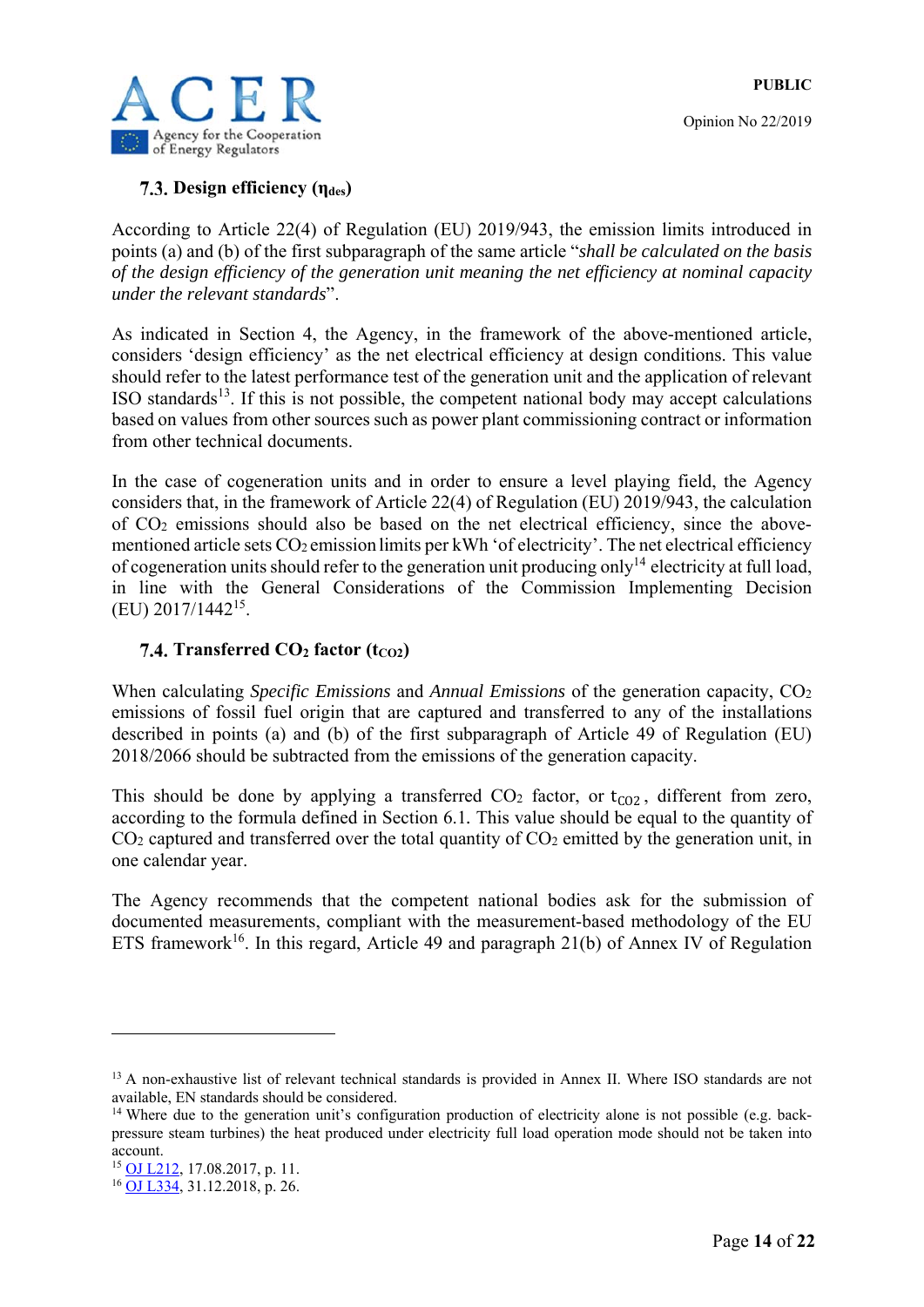

(EU) 2018/2066 should be applied. As specified in Section 9, the transferred CO2 factor, or  $t_{CO2}$ , should be confirmed with an ex-post validation.

#### **7.5. Annual electricity production**

The value of 'annual electricity production' is the total net electricity injected into the grid by the generation unit in year y, expressed in GWh. Available metering systems or TSO/DSO metering should be used as a reference.

Generation units in the EU ETS should use the value of net electricity injected into the grid reported in their most recent annual emission report, if indicated in such a report.

#### **Installed capacity**

The second emission limit introduced in point (b) of Article 22(4) of Regulation (EU) 2019/943 refers to the *Annual Emissions* per 'installed kWe' and the second subparagraph of the same article refers to the 'nominal capacity' of the generation unit, as a reference for defining the design efficiency.

With the definition provided in Section 4, the Agency has clarified that 'nominal capacity' is understood as the 'maximum continuous net active power which a generation unit can produce and feed into the network', i.e. the installed capacity. The most recent performance test should be used as a reference for this value.

Generation units in the EU ETS should use the value of the installed capacity reported in their most recent annual emission report, if indicated in such a report.

#### **8. DOCUMENTATION**

Pursuant to Article 22(4) of Regulation (EU) 2019/943, Member States should ensure that the emission limits, defined in the same Article, are included in the applied capacity market rules. Moreover, according to Article 22(5) of the same Regulation, capacity mechanisms that are already in place should be adapted in order to comply with the provisions of Chapter 4 of Regulation (EU) 2019/943, without prejudice to commitments or contracts concluded by 31 December 2019.

In order fully to implement Article 22(4) of Regulation (EU) 2019/943, competent national bodies should have access to all necessary data and should be given the competence effectively to monitor the compliance of the requirements introduced in points (a) and (b) of the first subparagraph of Article 22(4) of Regulation (EU) 2019/943.

As part of the pre-qualification process of the capacity mechanism, capacity providers should submit to the competent national bodies an ex-ante calculation of the *Specific Emission* supported by a document containing, at least, the following data: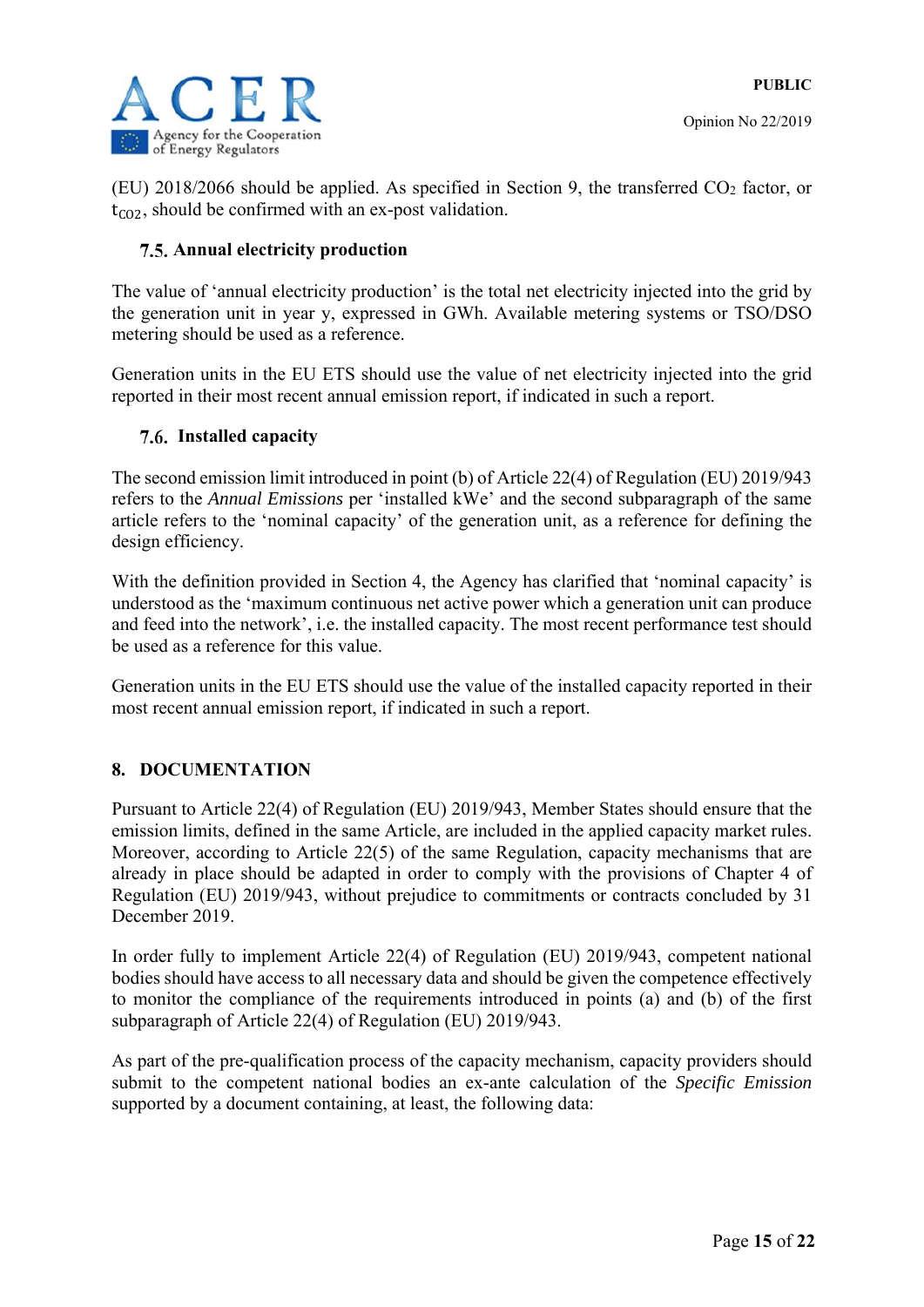

| <b>Data</b>                          | <b>Examples of data source</b>                                                                                                                                            |
|--------------------------------------|---------------------------------------------------------------------------------------------------------------------------------------------------------------------------|
| Name of company                      | EU ETS annual emission reporting, connection agreement.                                                                                                                   |
| Contact person                       |                                                                                                                                                                           |
| Generation unit operator             | Connection agreement.                                                                                                                                                     |
| Name of generation unit              | Connection agreement.                                                                                                                                                     |
| Connection agreement ID              | Connection agreement.                                                                                                                                                     |
| Nominal capacity                     | Connection agreement, power plant commissioning contract, historic power plant<br>testing, information from other technical sources.                                      |
| Design efficiency                    | Power plant commissioning contract, historic power plant testing, information<br>from other technical sources.                                                            |
| Type of fuel $(s)$                   | Connection agreement, power plant commissioning contract, historic power plant<br>testing, information from other technical sources.                                      |
| Emission factor(s)                   | Annex I (IPCC 2006 GL), EU ETS annual emission reporting, purchase receipts,<br>contract purchase or firm purchase record, national or industry reports, test<br>reports. |
| Assumptions made in the calculations | All applicable sources.                                                                                                                                                   |
| Applied ISO standard                 | Power plant commissioning contract, historic power plant testing.                                                                                                         |

**Table 6.** Data and examples of data sources for reporting Specific Emissions:

*Table 7*. Data and example of data sources for reporting transferred CO<sub>2</sub> and electricity from energy storage:

| Data                                                          | <b>Examples of data source</b>                                                          |
|---------------------------------------------------------------|-----------------------------------------------------------------------------------------|
| Transferred CO <sub>2</sub><br>Installation name              | Installations registry, contract (including unique ID of installation).                 |
| Transferred $CO2$<br>Operator name                            | Installations registry, contract (including unique ID of installation).                 |
| Transferred CO <sub>2</sub><br>$CO2$ captured and transferred | Relevant measuring data, historical unit's measures.                                    |
| Energy storage<br>Origin of energy stored                     | Certificate of origin, purchase receipts, contract purchase or firm purchase<br>record. |

Finally, in the case of generation units that started commercial production before 4 July 2019 and do not comply with the emission limit of 550 g  $CO<sub>2</sub>$  per kWh of electricity produced, capacity providers should also submit to the competent national bodies an ex-ante calculation of the *Annual Emissions* supported by a document containing the following additional data: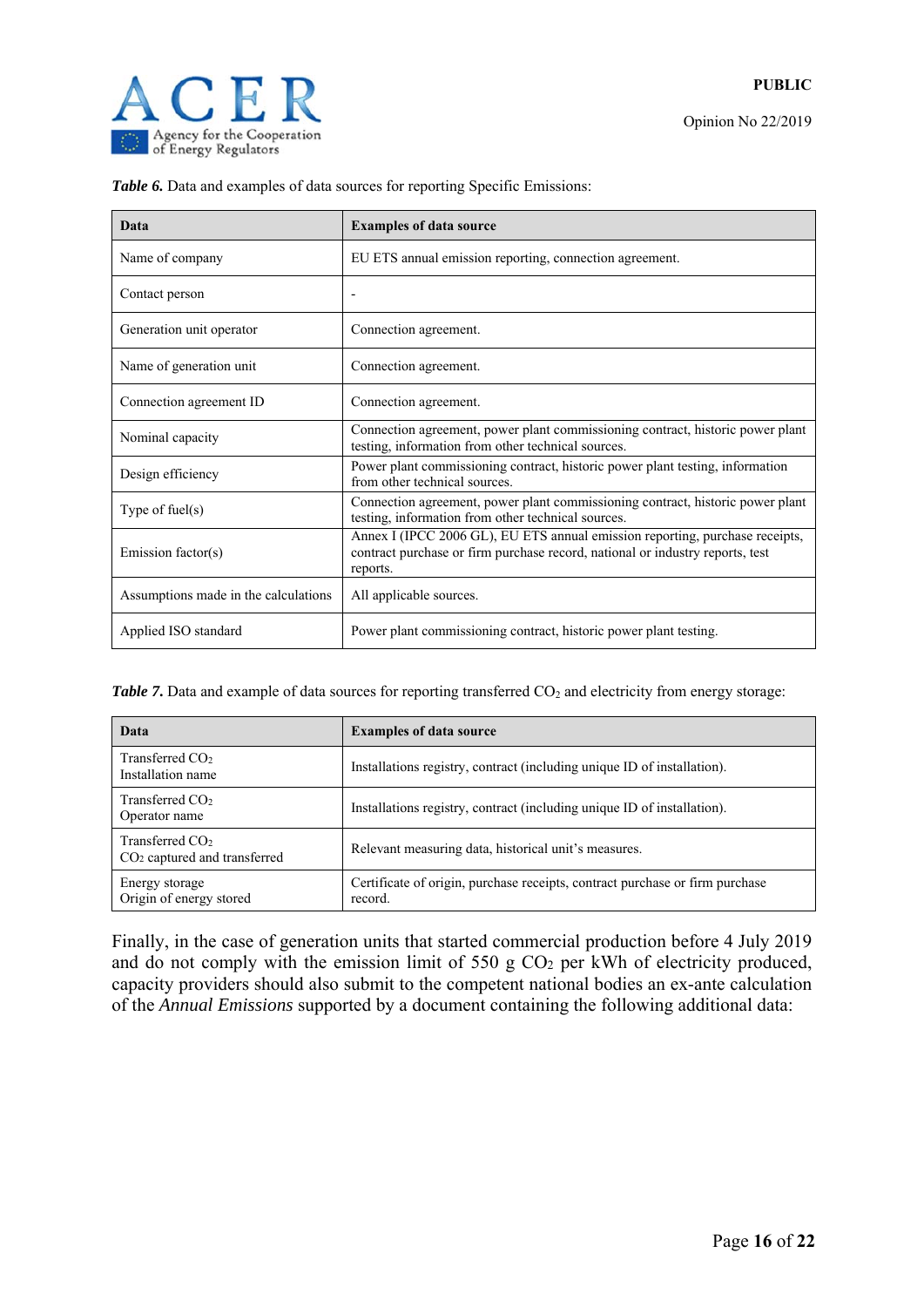|  |  |  |  |  | Table 8. Data and examples of data sources for reporting Annual Emissions: |
|--|--|--|--|--|----------------------------------------------------------------------------|
|  |  |  |  |  |                                                                            |

| Data                          | <b>Examples of data source</b>              |
|-------------------------------|---------------------------------------------|
| Specific Emissions            | Calculation of <i>Specific Emissions</i> .  |
| Annual electricity production | Verified metering system, TSO/DSO metering. |

In order to ensure a fair application of the emission limits across Europe and to discourage fraudulent behaviour, the calculation of the *Specific Emissions* and of the *Annual Emissions* of the generation capacity together with their modifications should be verified, e.g. be certified by a third-party verifier accredited for scope 1(a) and/or scope 1(b) of Annex I of Regulation (EU) 2018/2067 of 19 December 2018 on the verification of data and on the accreditation of verifiers pursuant to Directive 2003/87/EC of the European Parliament and of the Council. Contact details of the third-party verifiers should be provided to the competent national bodies.

According to the specific characteristics of their electricity system, competent national bodies could exempt generation units below 5 MW of installed capacity, burning commercial standard fuels, from the submission of a calculation verified by a third-party, requesting only a selfdeclaration. In this case, the introduction of a control mechanism, e.g. based on a sampling method, is recommended.

#### **9. EX-POST VALIDATION**

1

In order to ensure an effective introduction of the emission limits, as well as data reliability and validity, the Agency recommends competent national bodies to establish an ex-post validation process for the following categories of generation unit whose characteristics might change in time:

- (a) Generation units the emission factor(s) of which might significantly change in time
	- Generation units using mixed fuels;
	- Waste-to-energy generation units;
	- Generation units in which  $CO<sub>2</sub>$  is captured and transferred<sup>17</sup>;
- (b) Generation units that started commercial production before 4 July 2019 and have less than one year of commercial production at the time of pre-qualification (validation of the *Annual Emissions*);

 $17$  To any of the installations described in point (a) and (b) of the first subparagraph of Article 49 of Commission Implementing Regulation 2018/2066.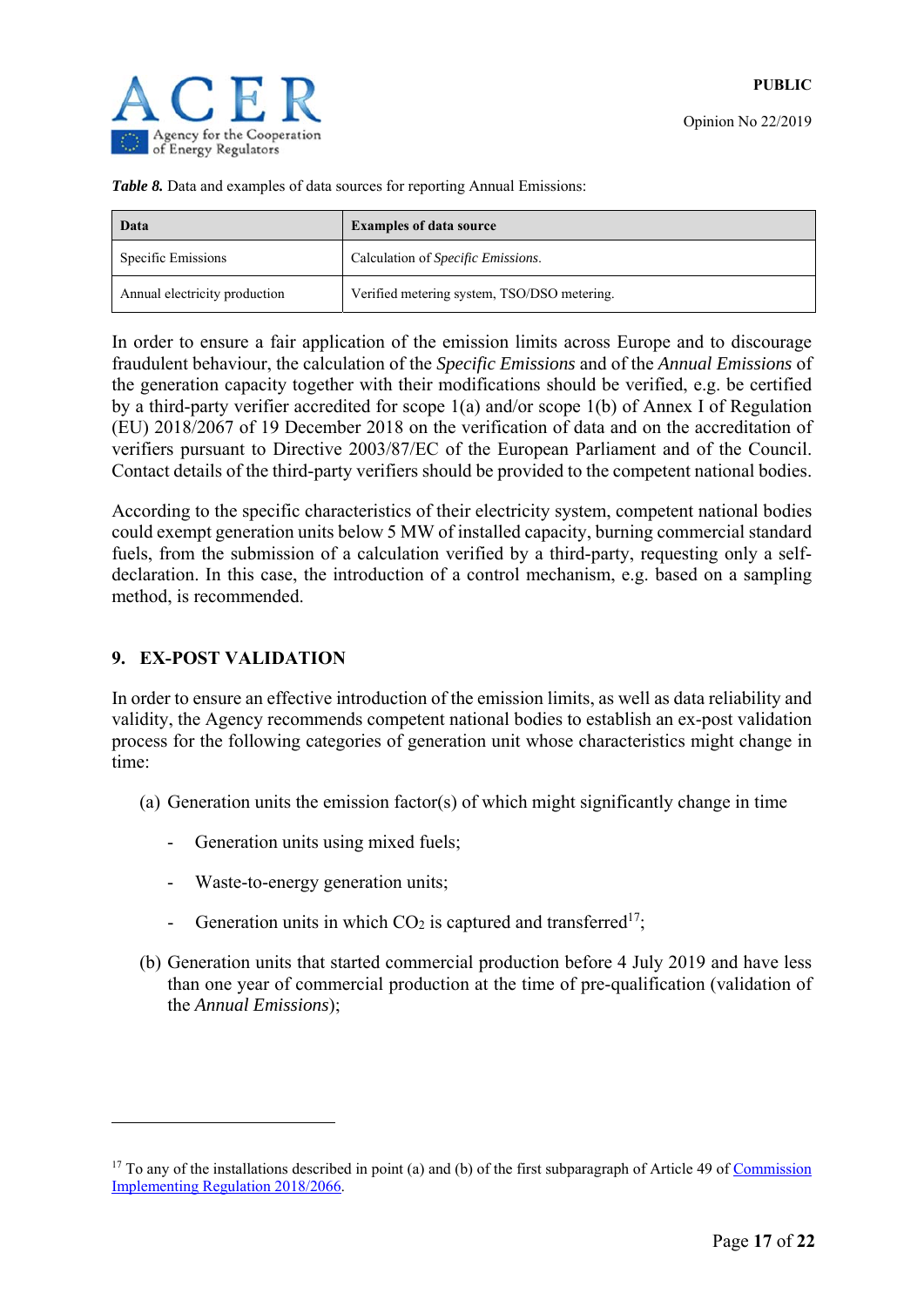

- (c) Generation units that, based on the provisions of point (a) in Section 6 of this Opinion, have participated in a capacity mechanism (validation of the *Specific Emissions*);
- (d) Generation units that, based on the provisions of point (b) in Section 6 of this Opinion, have participated in a strategic reserve mechanism (validation of the *Annual Emissions*).

The ex-post validation should be performed at the end of each calendar year of the delivery period, using the method described herein, and should provide evidence of the compliance with the emission limits. In the case of validation of the *Annual Emissions*, the calculation should refer to each calendar year of the delivery period.

The ex-post validation activity should be performed on the basis of a report, certified by a thirdparty verifier accredited for scope 1(a) and/or scope 1(b) of Annex I of the Commission Implementing Regulation (EU) 2018/2067, and submitted by the capacity provider to the competent national body. Similarly to the provision introduced in the last paragraph of Section 8, generation units below 5 MW of installed capacity, burning commercial standard fuels, could be exempted from the requirement to provide a third-party verification.

Member States should ensure effectiveness of ex-post validation, by introducing sanctions for generation units which fail to prove their compliance with the emission limits in the ex-post validation process.

Done at Ljubljana on 17 December 2019.

#### *- SIGNED -*

*For the Agency Director ad interim*  Alberto POTOTSCHNIG

#### Annexes:

Annex I: Standard emission factors and net calorific values (NCVs) of fuels

Annex II: Relevant ISO and EN standards

Annex III: Flow-chart of calculation values to be used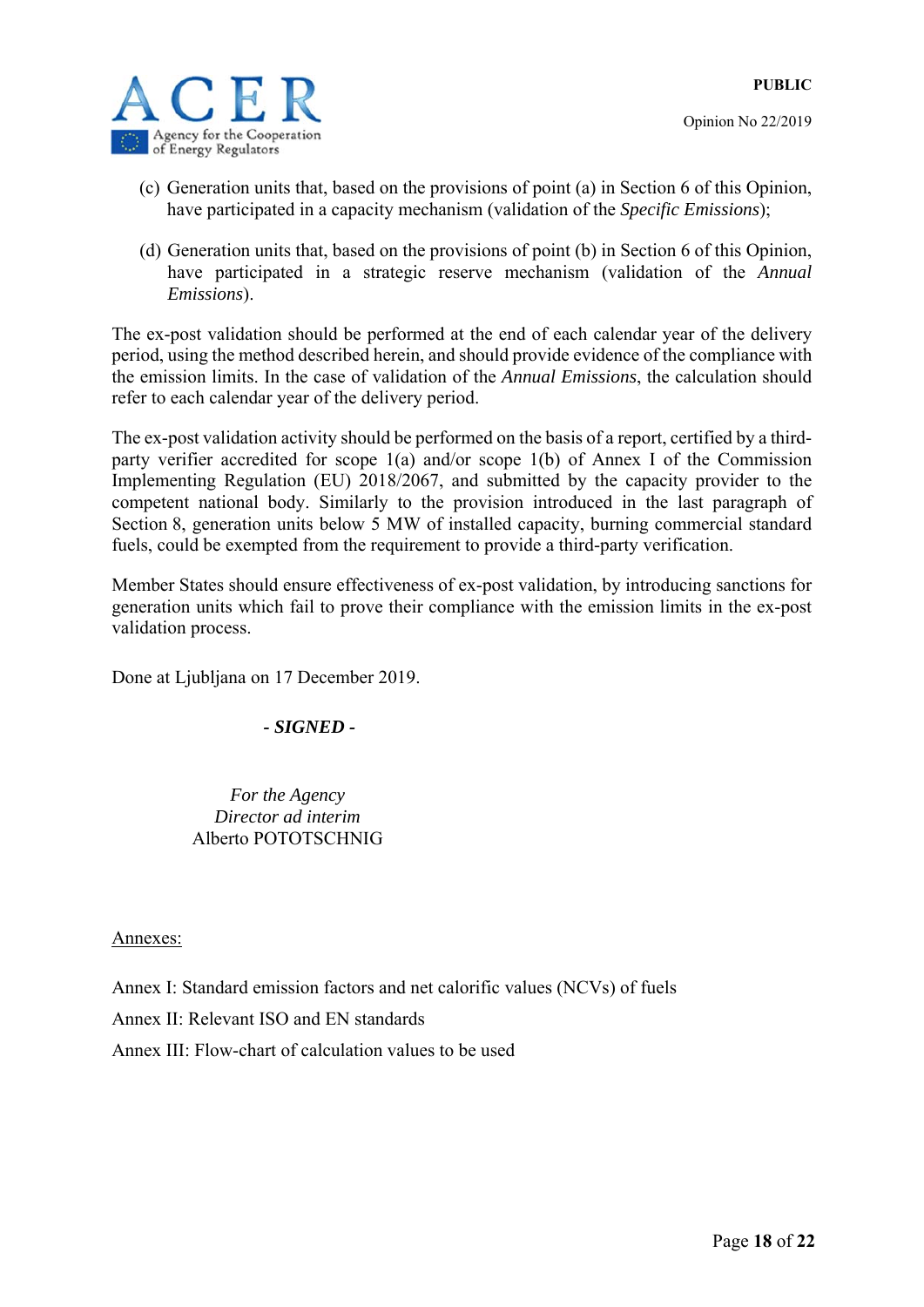

#### **ANNEX I: STANDARD EMISSION FACTORS AND NET CALORIFIC VALUES (NCVS) OF FUELS**

The emission factors below refer to the latest version of the 2006 IPCC Guidelines for National Greenhouse Gas Inventories.

Emission factors for bioliquids and biomass fuels, as well as the emission factor for the biomass fraction of municipal wastes, should be considered equal to zero, according to the provisions of Article 22(4) of Regulation 2019/943. In line with Article 38 of Regulation (EU) 2018/206618, peat, xylite and fossil fraction of mixed fuels or waste should not be considered biomass*.* Operators of generation units using bioliquids and/or biomass fuels should demonstrate compliance with the sustainability and greenhouse gas emission saving criteria introduced in Article 29 of Regulation (EU) 2018/2001.

|                                    | Fuel                            | $EF_{CO2}$ (kg $CO2/TJ$ ) | NCV (TJ/Gg)       |
|------------------------------------|---------------------------------|---------------------------|-------------------|
| Crude oil                          |                                 | 73.300                    | 42,3              |
| Orimulsion                         |                                 | 77.000                    | $\overline{27,5}$ |
| Natural gas liquids                |                                 | 64.200                    | 44,2              |
| Motor gasoline                     |                                 | 69.300                    | 44,3              |
| Kerosene (other than jet kerosene) |                                 | 71.900                    | 43,8              |
| Shale oil                          |                                 | 73.300                    | 38,1              |
| Gas/diesel oil                     |                                 | 74.100                    | 43,0              |
| Residual fuel oil                  |                                 | 77.400                    | 40,4              |
| Liquefied petroleum gases          |                                 | 63.100                    | 47,3              |
| Ethane                             |                                 | 61.600                    | 46,4              |
| Naphtha                            |                                 | 73.300                    | 44,5              |
| <b>Bitumen</b>                     |                                 | 80.700                    | $\overline{40,2}$ |
| Lubricants                         |                                 | 73.300                    | 40,2              |
| Petroleum coke                     |                                 | 97.500                    | 32,5              |
| Refinery feedstocks                |                                 | 73.300                    | 43,0              |
|                                    | Refinery gas                    | 57.600                    | 49,5              |
| Other Oil                          | Paraffin waxes                  | 73.300                    | 40,2              |
|                                    | White spirit and SBP            | 73.300                    | 40,2              |
|                                    | Other petroleum products        | 73.300                    | 40,2              |
| Anthracite                         |                                 | 98.300                    | 26,7              |
| Coking coal                        |                                 | 94.600                    | 28,2              |
| Other bituminous coal              |                                 | 94.600                    | 25,8              |
| Sub-bituminous coal                |                                 | 99.610                    | 18,9              |
| Lignite                            |                                 | 101.000                   | 11,9              |
| Oil shale and tar sands            |                                 | 107.000                   | 8,9               |
| <b>Brown Coal Briquettes</b>       |                                 | 97 500                    | $\overline{20,7}$ |
| Patent fuel                        |                                 | 97.500                    | 20,7              |
| Coke                               | Coke oven coke and lignite coke | 107.000                   | 28,2              |
|                                    | Gas coke                        | 107.000                   | 28,2              |
| Coal tar                           |                                 | 80.700                    | 28,0              |

*Table 9.* Standard emission factors and NCVs of fuels.

<u>.</u>

<sup>&</sup>lt;sup>18</sup> OJ L334, 31.12.2018, p. 22.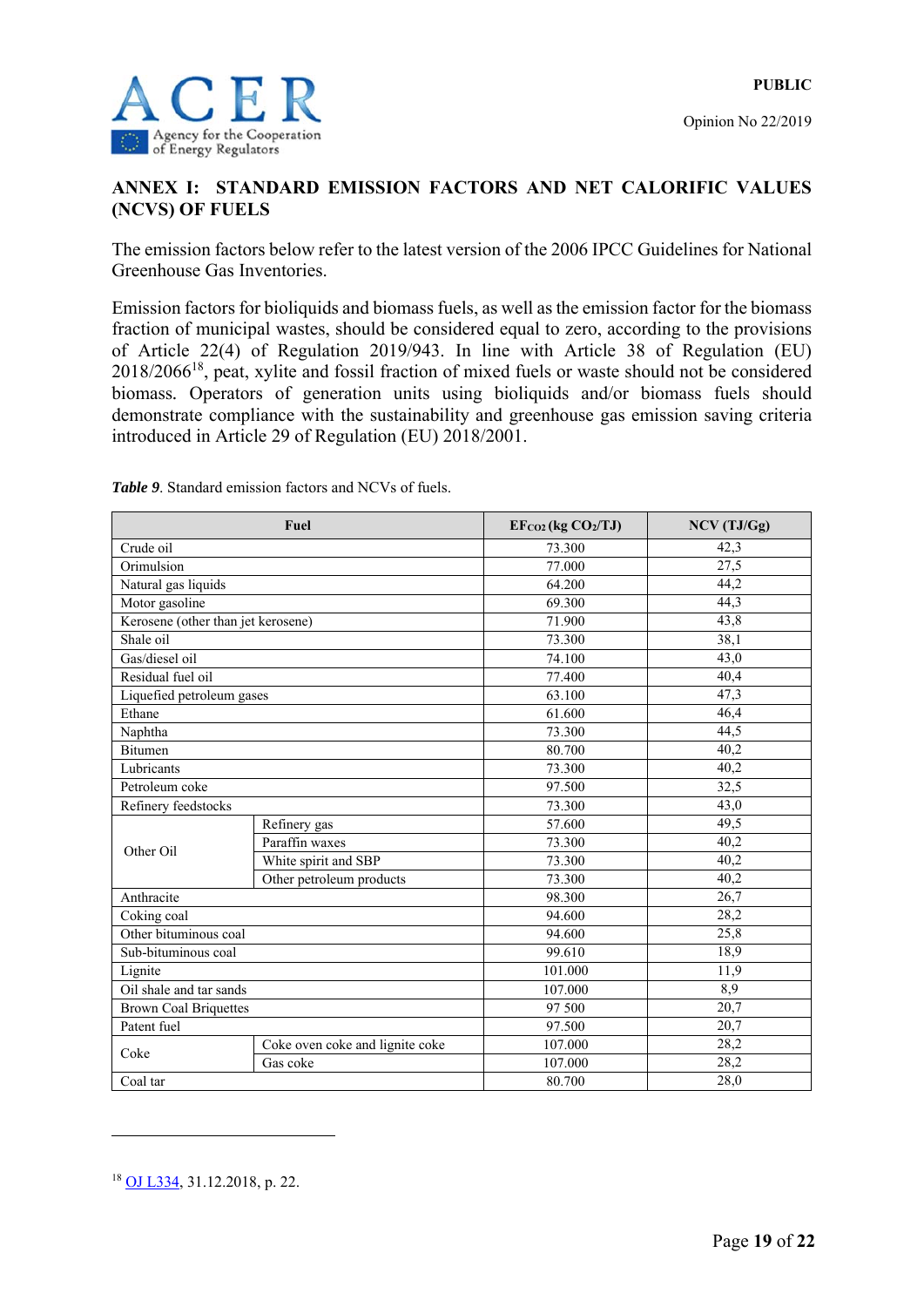

Opinion No 22/2019

|                                         | Gas works gas                       | 44.400                                                                                                                                                                                                         | 38,7      |
|-----------------------------------------|-------------------------------------|----------------------------------------------------------------------------------------------------------------------------------------------------------------------------------------------------------------|-----------|
| Derived Gases                           | Coke oven gas                       | 44.400<br>260.000<br>182.000<br>56.100<br>91.700<br>143.00<br>73.300<br>106.000<br>0<br>$\mathbf{0}$<br>$\overline{0}$<br>$\mathbf{0}$<br>$\mathbf{0}$<br>$\mathbf{0}$<br>$\mathbf{0}$<br>$\theta$<br>$\theta$ | 38,7      |
|                                         | Blast furnace gas                   |                                                                                                                                                                                                                | 2,47      |
|                                         | Oxygen steel furnace gas            |                                                                                                                                                                                                                | 7,06      |
| Natural gas                             |                                     |                                                                                                                                                                                                                | 48,0      |
| Municipal wastes (non-biomass fraction) |                                     |                                                                                                                                                                                                                | 10        |
| Industrial wastes                       |                                     |                                                                                                                                                                                                                | <b>NA</b> |
| Waste oils                              |                                     |                                                                                                                                                                                                                | 40,2      |
| Peat                                    |                                     |                                                                                                                                                                                                                | 9,76      |
|                                         | Wood/wood waste                     |                                                                                                                                                                                                                | 15,6      |
| Solid Biofuels                          | Other primary solid biomass         |                                                                                                                                                                                                                | 11,6      |
|                                         | Charcoal                            |                                                                                                                                                                                                                | 29,5      |
|                                         | Biogasoline                         |                                                                                                                                                                                                                | 27,0      |
| Liquid Biofuels                         | <b>Biodiesels</b>                   |                                                                                                                                                                                                                | 27,0      |
|                                         | Other liquid biofuels               |                                                                                                                                                                                                                | 27,4      |
|                                         | Landfill gas                        |                                                                                                                                                                                                                | 50,4      |
| <b>Gas Biomass</b>                      | Sludge gas                          |                                                                                                                                                                                                                | 50,4      |
|                                         | Other biogas                        |                                                                                                                                                                                                                | 50,4      |
| Other non-fossil fuels                  | Municipal wastes (biomass fraction) | $\overline{0}$                                                                                                                                                                                                 | 11,6      |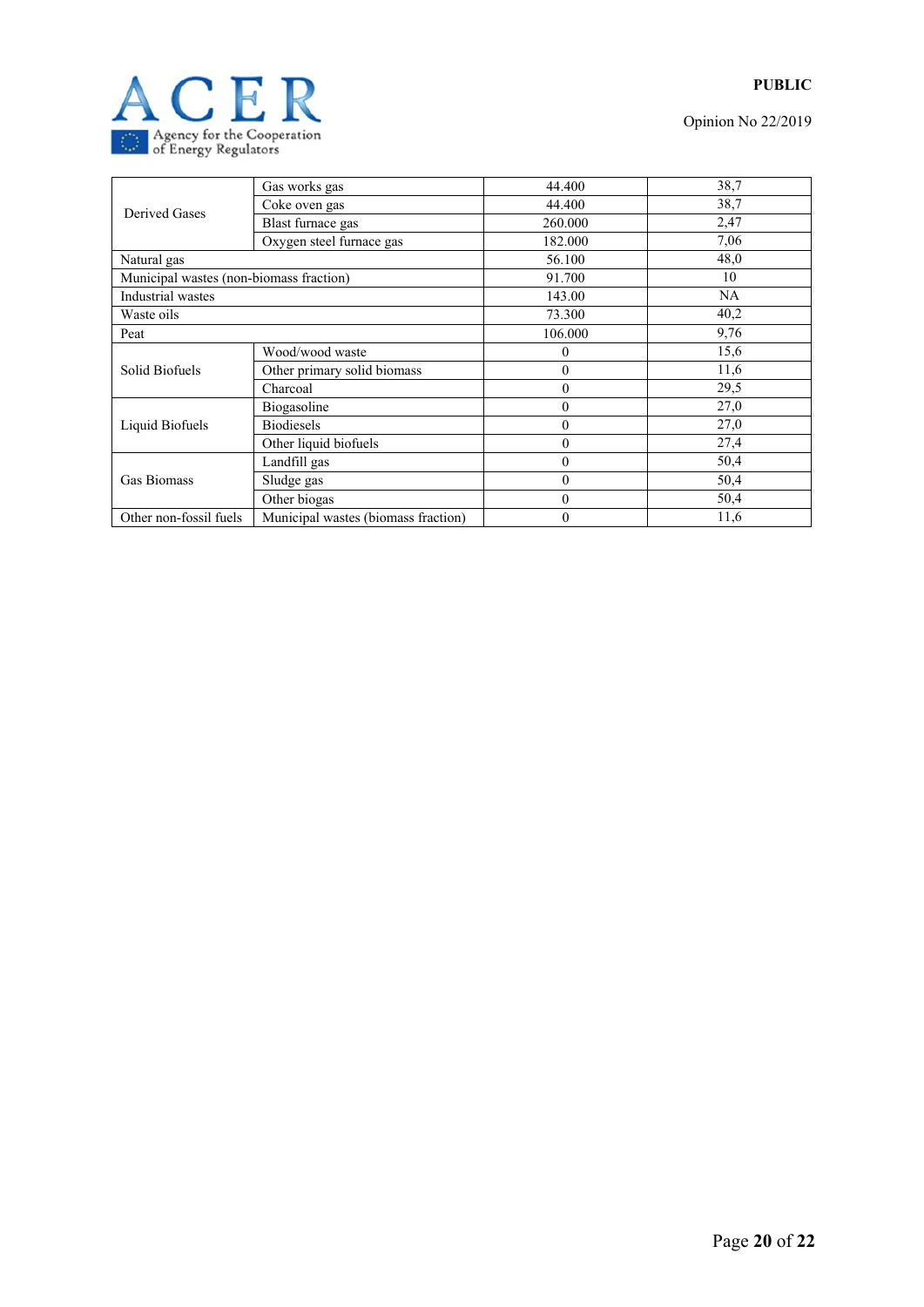

#### **ANNEX II: RELEVANT ISO AND EN STANDARDS**

For some technology, the definition of design efficiency is not yet standardised at the international level. Where ISO standards are not available, European EN standards are provided, if available.

- ISO 3977-2:1997 gas turbines (standard reference conditions and ratings)
- ISO 3077-3:2004 gas turbines (design requirements)
- ISO 11086:1996 gas turbines (vocabulary)
- ISO 18888:2017- gas turbine combined cycle power plants (thermal performance test)
- ISO 15550:2016 internal combustion engines
- EN 12952-15:2004 steam generators